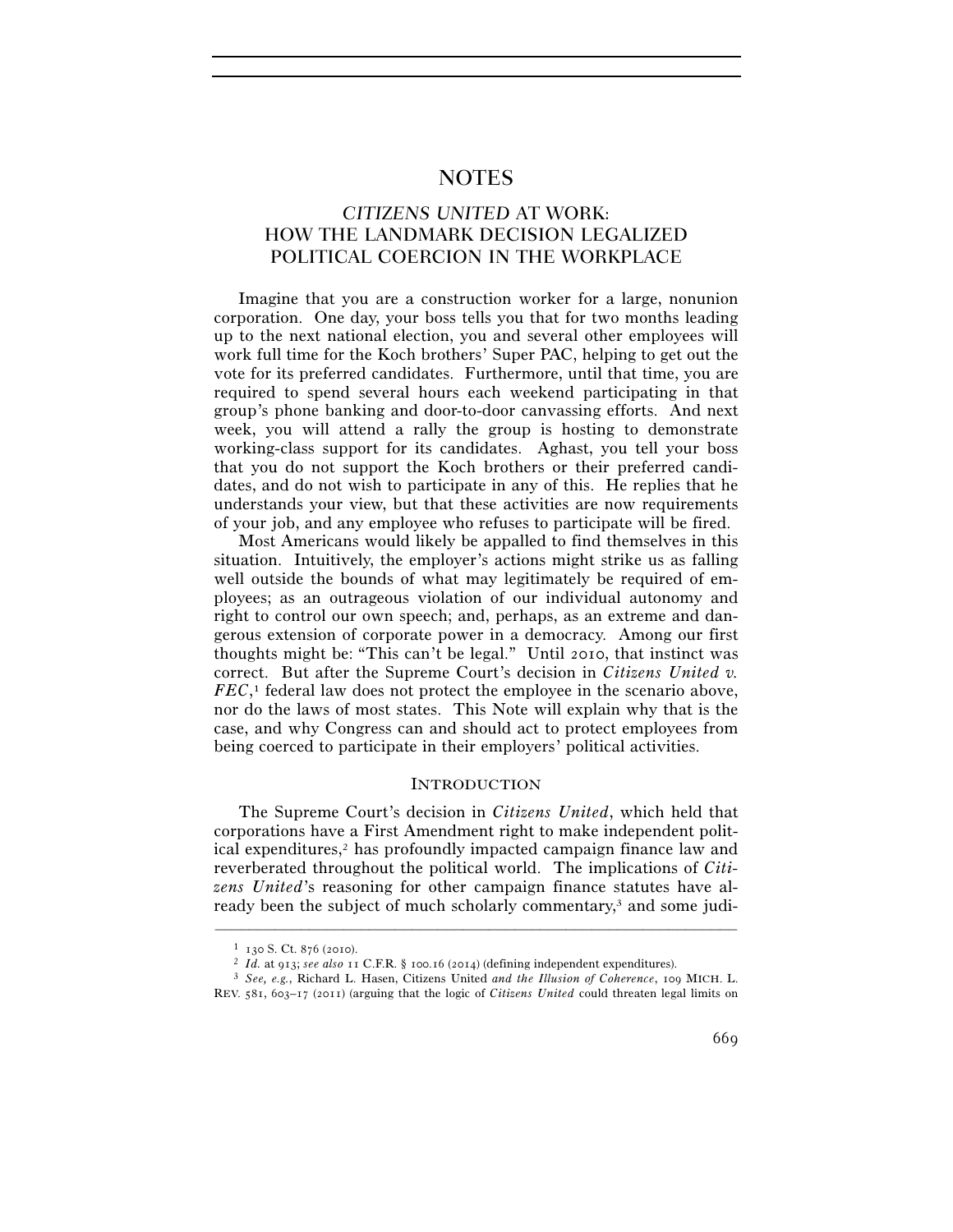cial opinions.4 At least one scholar has also noted that the decision freed corporations and unions to communicate political messages not only to the public, but also to their employees.<sup>5</sup> Yet so far, little attention has been paid to what might be an even more substantial implication for the employer-employee relationship: in the wake of *Citizens United*, the statutory framework intended to prevent employers from coercing their employees into participating in their political expression no longer effectively serves that purpose.

This Note will explore the impact of *Citizens United* on political activity in the employment context and will argue that Congress should restore statutory protections. Part I explains how *Citizens United* has effectively allowed employers to require their employees to participate in their political activities. Part II illustrates some of the ways that employers have begun to use this power, and describes recent Federal Election Commission (FEC) proceedings involving such employers. Part III argues that Congress should address this issue, and offers some considerations to guide the drafting of a potential statute. Part IV explains why such a statute would be consistent with First Amendment doctrine, taking into account the impact of *Citizens United*.

Before undertaking this analysis, one point of clarification is in order: in discussing "political" activities, this Note refers to electioneering communications and speech that expressly advocates the election or defeat of a candidate.6 Corporations and unions have long been allowed to engage in certain activities related to the political arena. For example, they may seek to influence elected officials regarding public policy issues.7 They may also make expenditures to influence the outcome of ballot initiatives.8 But until *Citizens United*, 2 U.S.C.  $\S$  441b(a) — part of the Federal Election Campaign Act of 1971<sup>9</sup> (FECA) — barred corporations and unions from making "a contribu-

<sup>–––––––––––––––––––––––––––––––––––––––––––––––––––––––––––––</sup> foreign spending in U.S. elections, spending on judicial elections, and direct contribution

amounts). 4 *See, e.g.*, Minn. Citizens Concerned for Life, Inc. v. Swanson, 692 F.3d 864, 879 n.12 (8th Cir. 2012) (en banc) (noting that *Citizens United*'s reasoning left the precedential value of prior campaign finance jurisprudence "on shaky ground"). 5 *See* Paul M. Secunda, *Addressing Political Captive Audience Workplace Meetings in the* 

*Post–*Citizens United *Environment*, 120 YALE L.J. ONLINE 17 (2010), http://www.yalelawjournal .org/forum/addressing-political-captive-audience-workplace-meetings-in-the-post-citizens-united -environment [http://perma.cc/YYL4-4PCM]. 6 "Electioneering communications" clearly refer to a federal candidate and are distributed

shortly before an election. For the full statutory definition, see 2 U.S.C. § 434(f)(3) (2012).<br><sup>7</sup> Federal law requires organizations to register in-house lobbying activities if related expenses

exceed a de minimis threshold. *Id.* § 1603(a).<br><sup>8</sup> See First Nat'l Bank of Bos. v. Bellotti, 435 U.S. 765, 784, 795 (1978).<br><sup>9</sup> Pub. L. No. 92-225, 86 Stat. 3 (1972) (codified as amended in scattered sections of 2, 18, a

<sup>47</sup> U.S.C.) (current version at 52 U.S.C.A. §§ 30101–30146 (West 2014)).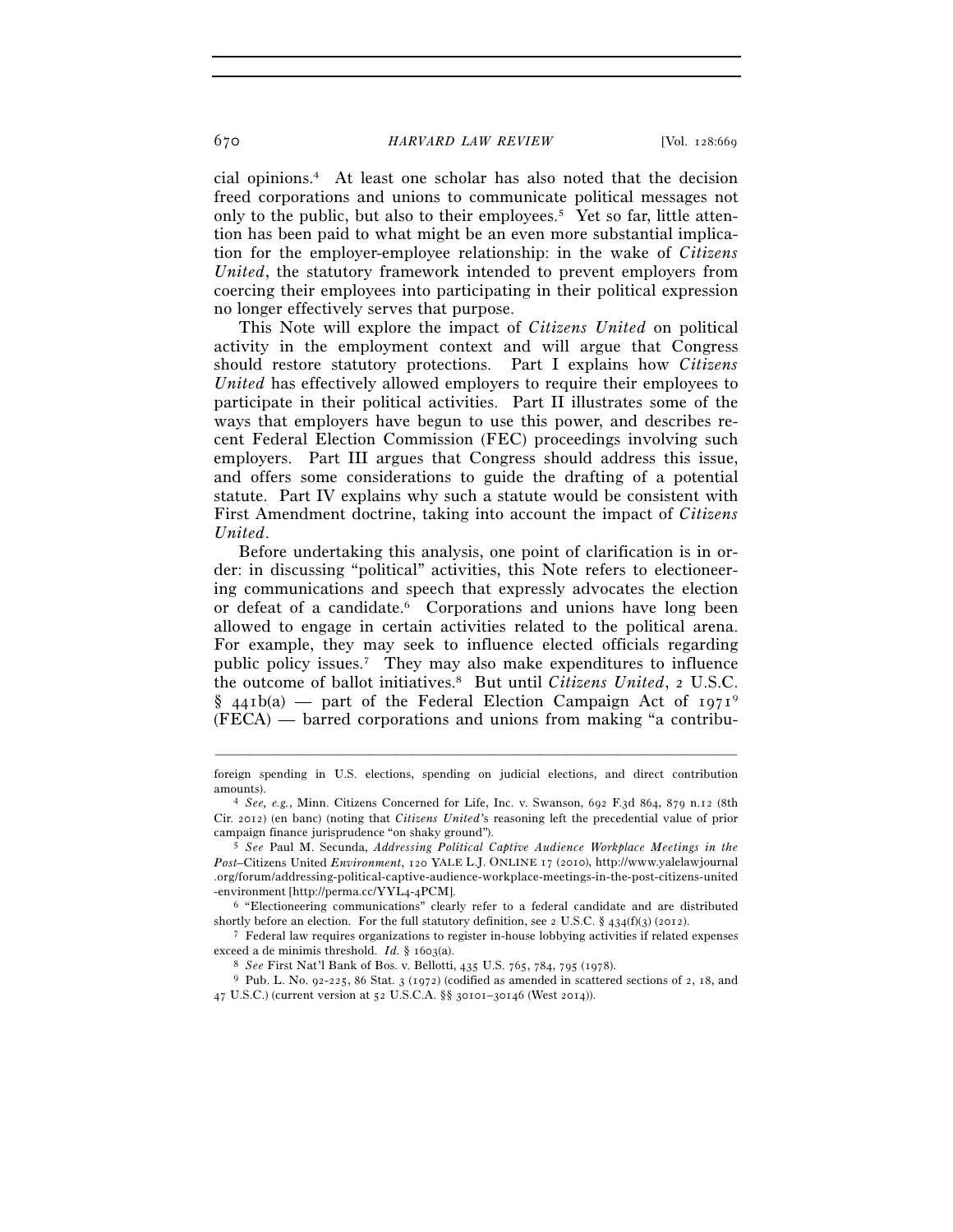tion or expenditure in connection with any election to any political office."10 In *Citizens United*, the Supreme Court struck down the statute's ban on independent political expenditures,11 though it did not explicitly address the ban on direct contributions by corporations to political candidates or parties.12

# I. THE IMPACT OF *CITIZENS UNITED* ON EMPLOYER-EMPLOYEE RELATIONS

Before *Citizens United*, Congress had established a comprehensive statutory framework regulating corporations' and unions' political engagement. One explicit goal of this framework was to protect employees against undue pressure from employers who might seek to coerce them into participating in certain political activities. Yet in ruling that corporations and unions have the right to make independent expenditures, the Supreme Court created a hole in that statutory scheme through which employers may legally require employee participation in their political activities.

#### *A. The Pre–*Citizens United *Framework*

Corporations and unions could not require employees to participate in political activities before *Citizens United* because those entities were barred from such activities by  $\S$  441b(a). The statutory restriction was written broadly to encompass not only financial gifts but also "anything of value."13 Compensated employee time contributed to campaign activities was considered an in-kind direct contribution by the employer, and therefore prohibited.<sup>14</sup> If an employee participated in

<sup>10</sup> <sup>2</sup> U.S.C. § 441b(a). 11 Citizens United v. FEC, 130 S. Ct. 876, 913 (2010). Although *Citizens United* did not present the issue of unions' independent expenditures, historically campaign finance regulations have treated corporations and unions as equivalent. *See* Benjamin I. Sachs, *Unions, Corporations, and Political Opt-Out Rights After* Citizens United, 112 COLUM. L. REV. 800, 802 (2012). The FEC has interpreted *Citizens United* as applying to unions as well, noting that the statute and associated regulations maintain this equivalence and that the Court's decision suggested no reason to treat unions differently. FEC Advisory Op. 2010-11, at 3 n.3 (July 22, 2010), http://saos.fec.gov /aodocs/AO%202010-11.pdf [http://perma.cc/UX92-4T5C]. 12 *See Citizens United*, 130 S. Ct. at 909. The Court upheld the direct-contribution ban in

*FEC v. Beaumont*, 539 U.S. 146, 149 (2003), and recently declined to grant certiorari in a Fourth Circuit case maintaining the ban, *see* United States v. Danielczyk, 683 F.3d 611, 615 (4th Cir.

<sup>2012</sup>), *cert. denied*, 133 S. Ct. 1459 (2013). 13 <sup>2</sup> U.S.C. § 441b(b)(2). 14 <sup>11</sup> C.F.R. § 100.54 (2014); *see also* FEC MUR 5664 (Int'l Union of Painters & Allied Trades Dist. Council 53), General Counsel's Report #2, at 5 (Apr. 4, 2008), http://eqs.fec.gov/eqsdocsMUR /29044222596.pdf [http://perma.cc/QA59-N6K3] (stating that an in-kind contribution would be established if employees were directed to participate in rallies supporting then-Senator John Kerry's presidential campaign on paid time); FEC MUR 5268 (Ky. State Dist. Council of Carpenters et al.), General Counsel's Report #3, at 4–8 (May 18, 2004), http://eqs.fec.gov/eqsdocsMUR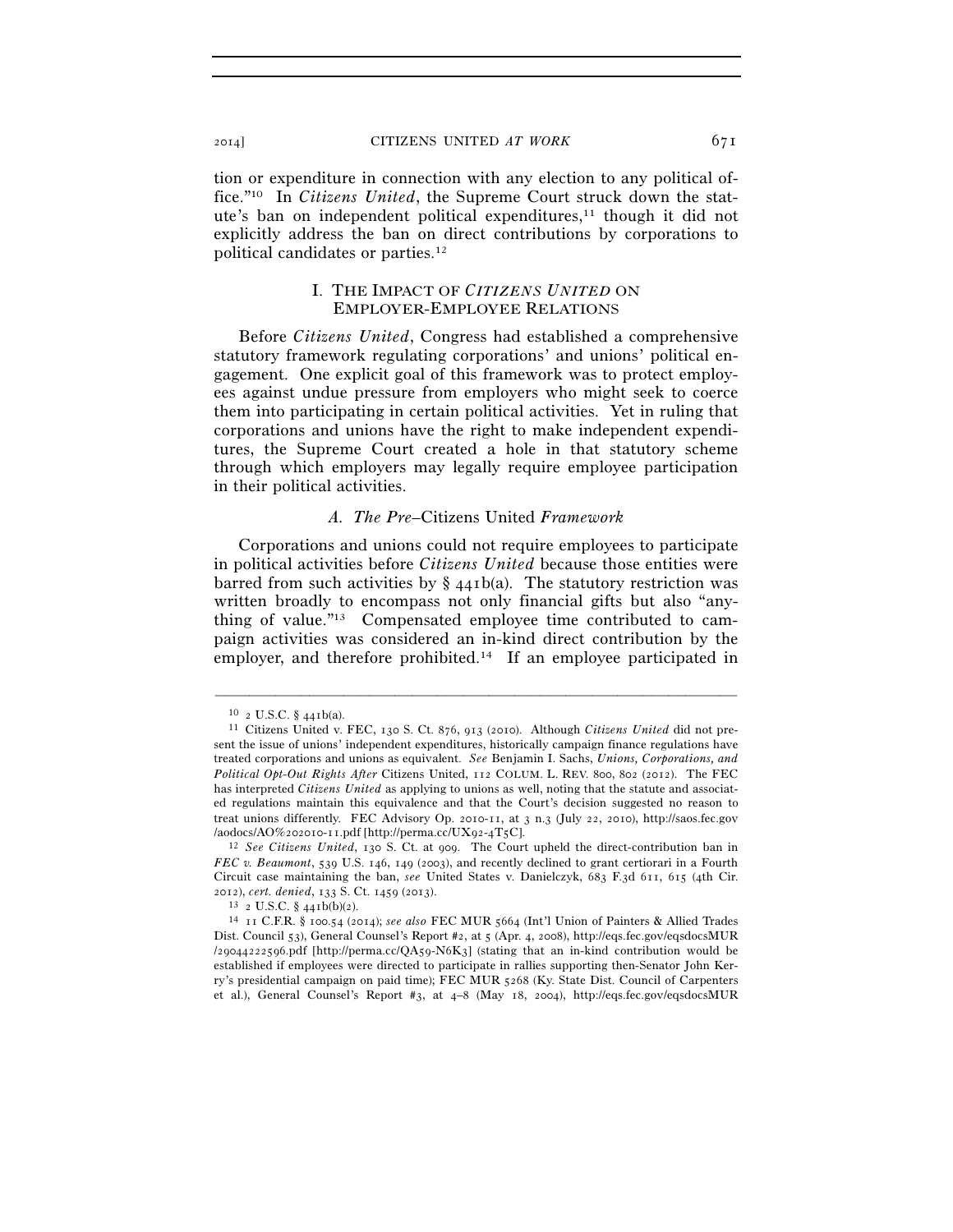672 *HARVARD LAW REVIEW* [Vol. 128:669

other political messaging by the corporation or union, or by an independent third-party group, such activity would be considered a prohibited independent expenditure if compensated by the employer.<sup>15</sup> Even if *not* compensated, these activities were attributed to the employer if employees were directed by managers to participate.16

Indeed, FECA not only prohibited corporations and unions from dragooning their employees into participation in their political activities, it also restricted their election-related *communications* with employees. These entities were allowed to communicate with employees regarding policy issues and pending legislation, but were not permitted to "expressly advocate the election or defeat of one or more clearly identified candidate(s) or the candidates of a clearly identified political party,"<sup>17</sup> either to their employees specifically or to the general public.<sup>18</sup> Thus, by significantly restricting employers' ability to participate in politics, the statute broadly protected employees from political coercion.

FECA did allow corporations and unions to participate in politics by sponsoring separate segregated funds (SSFs), a type of political action committee (PAC). Through these connected organizations, corporations and unions could (and still can) solicit funds and spend them on campaign contributions and/or independent political expenditures.19 But importantly, the statute included extensive protections designed to prevent corporations from coercing employee contributions. Under  $§$  441b(b)(3)(A), SSFs are broadly prohibited from making a contribution or expenditure "by utilizing money or anything of value secured by . . . job discrimination, financial reprisals," the threat of the same, or by "moneys required as a condition of membership in a labor organization or as a condition of employment."20 Moreover, anyone soliciting SSF contributions from an employee must inform her of the fund's political purposes, $21$  and of her right to refuse to contribute without

<sup>–––––––––––––––––––––––––––––––––––––––––––––––––––––––––––––</sup> /000023EF.pdf [http://perma.cc/868N-KN96] (finding that a union made in-kind contributions by

coercing employees to perform work for various campaigns). 15 *See* FEC MUR 5612 (SEIU), Factual & Legal Analysis at 3–6, 8–9 (Mar. 7, 2007), http://eqs .fec.gov/eqsdocsMUR/00005E81.pdf [http://perma.cc/5PWE-CQYH] (discussing in-kind labor contributions but finding no violation because the employee volunteers were compensated by a separate segregated fund). 16 *See* FEC MUR 5664, General Counsel's Report #2, *supra* note 14, at 5 (considering whether

prohibited in-kind contributions were made "as a result of managers directing employees to engage in political activities"). 17 <sup>11</sup> C.F.R. § 114.2(b)(2)(ii); *see also* FEC v. Mass. Citizens for Life, Inc., 479 U.S. 238, <sup>249</sup>

<sup>(</sup>1986). 18 *See* Stop This Insanity, Inc. Emp. Leadership Fund v. FEC, 902 F. Supp. 2d 23, 45 (D.D.C. 2012) (noting that "the general public necessarily would include rank-and-file employees"), *aff'd*, <sup>761</sup> F.3d 10 (D.C. Cir. 2014). 19 *See* <sup>2</sup> U.S.C. § 441b(b)(2) (2012). 20 *Id.* § 441b(b)(3)(A). 21 *Id.* § 441b(b)(3)(B).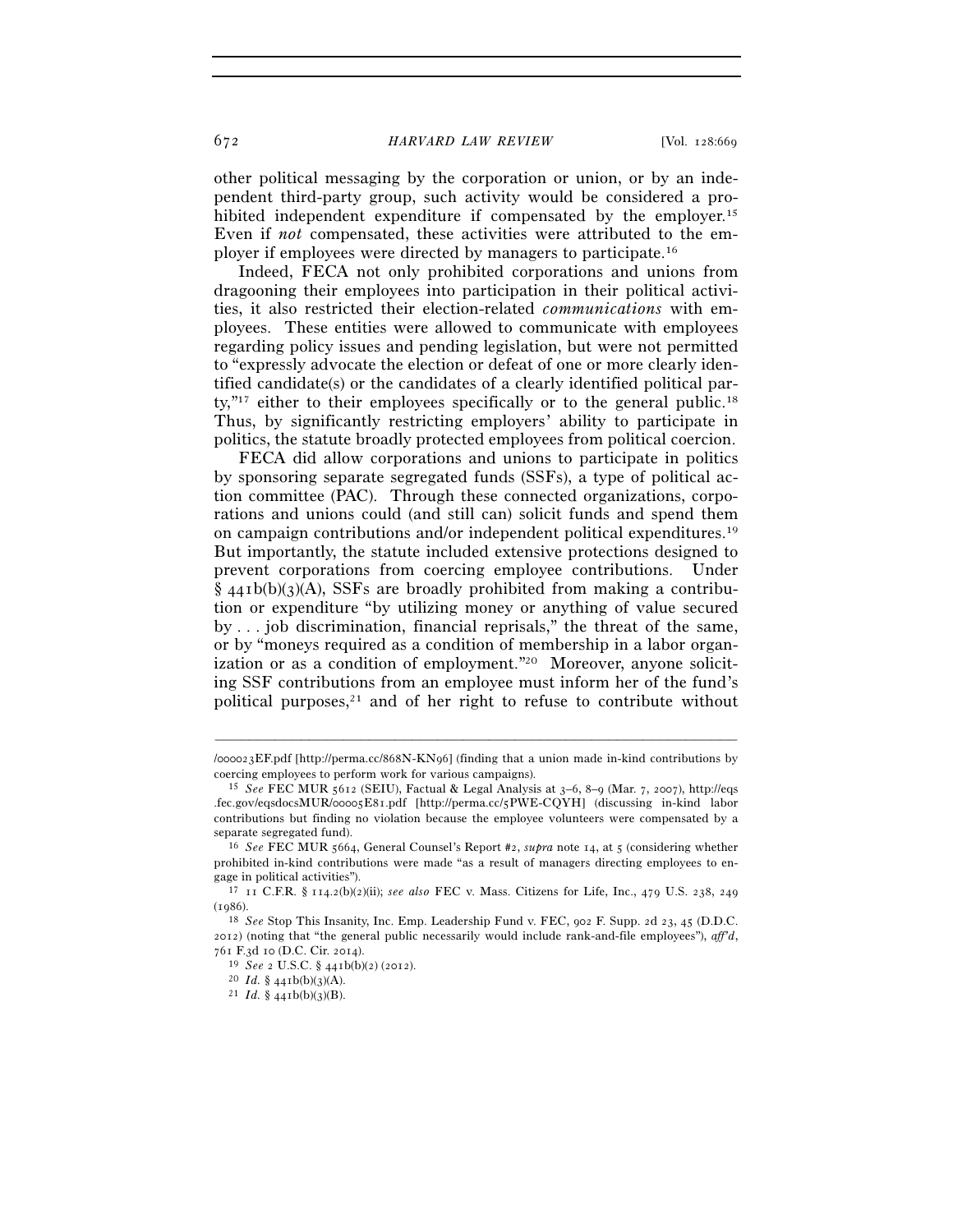reprisal.22 Acting in accordance with these restrictions, a corporation may solicit from its stockholders, executive and administrative personnel, and their families, and a union may solicit from its members and their families (the "restricted class").23 But if a corporation or union wants to solicit SSF contributions *beyond* the restricted class, from rank-and-file employees and/or their families, further restrictions apply: such solicitations must be made in writing, are limited to two times per calendar year, must be mailed to the employee's residence, and must be designed such that the soliciting entity does not know who does or does not make a contribution of fifty dollars or less.<sup>24</sup> These statutory features confirm what legislative history lays bare: protecting employees from corporations' and unions' attempts to coerce their political activity has long been a specific goal of Congress's campaign finance legislation.25

In sum, prior to *Citizens United*, employees were protected from coerced political activity. Corporations and unions could not pressure their employees to participate in making campaign contributions or independent expenditures, since the organizations themselves were barred from those activities. They could not expressly advocate that their employees vote a certain way. Nor could they coerce employee contributions to SSFs; such coercion was explicitly barred by statute, and extensive regulations ensured that any solicitation of employees would be infrequent, at arm's length, and ensure dissenters' anonymity.

#### *B. The Post–*Citizens United *World*

The legal framework described above, with extensive employee protections built into SSFs as the only vehicle through which corporations and unions could participate in politics, no longer serves its function if those employers can participate directly. And because Congress did not anticipate a world in which corporations and unions could make independent political expenditures, there are no statutory provisions governing the solicitation of employees for such expenditures. Under current law, neither the Constitution nor federal statutes nor the

<sup>22</sup> *Id.* § 441b(b)(3)(C). 23 *Id.* § 441b(b)(4)(A); *see also id.* § 441b(b)(7) (defining "executive or administrative personnel"

<sup>(</sup>internal quotation marks omitted)).<br><sup>24</sup> *Id.* § 441b(b)(4)(B).<br><sup>25</sup> *See, e.g.*, H.R. REP. NO. 94-1057, at 63 (1976) (Conf. Rep.) (emphasizing the conferees' intent "to assure the ananymity [sic] of those who do not wish to respond or who wish to respond with a small contribution"); 122 CONG. REC. 6959 (1976) (statement of Sen. Bumpers) ("Everybody is concerned about the possibilities of a gentle, nevertheless overt, pressure when employees are solicited by their employer."); 117 CONG. REC. 43,381 (1971) (statement of Rep. Hansen) (explaining that the "essential prerequisite for the validity of [SSF] funds" is that they be obtained "in a truly voluntary manner," free from abuse of "organizational authority").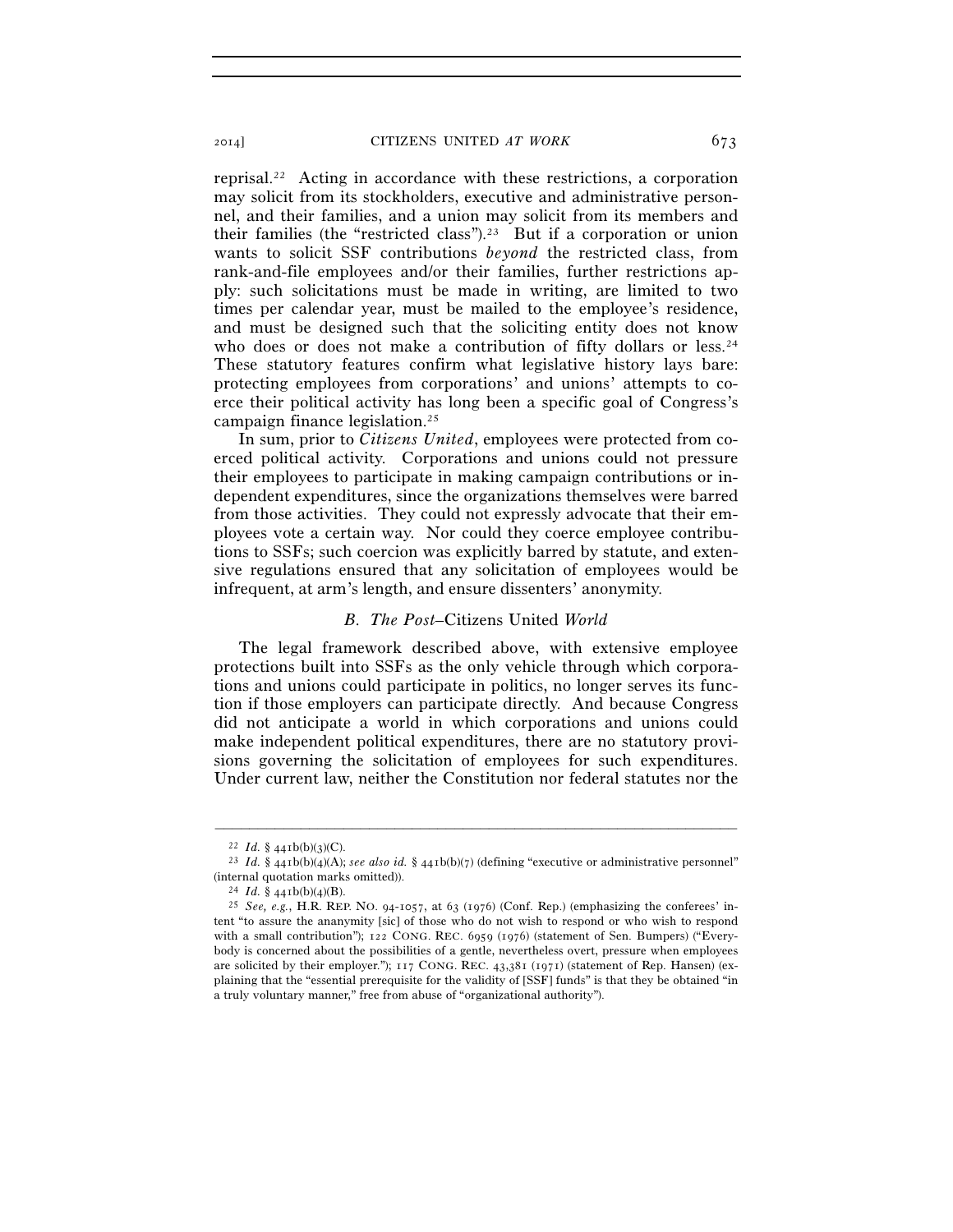laws of most states prevent employers from requiring their employees to participate in their political activities.

Absent statutory protection, federal law provides no redress for employees who suffer termination or other adverse action as a consequence of their unwillingness to participate in their employers' political activities. The Constitution itself provides no such protection, as employer-directed terms and conditions of private employment do not constitute state action.26 And in U.S. employment law, employmentat-will remains the default rule.27

Before *Citizens United*, Congress never had to consider how to protect employees from being coerced to participate in corporate or union political activities that were themselves illegal. But by allowing these entities to make independent political expenditures, the Supreme Court has rendered SSFs (with their considerable restrictions and reporting obligations28) an easily bypassed "statutory artifact,"29 thereby opening a large hole in the legal framework meant to protect employees from coercion. Under current federal law, corporations and unions may compel rank-and-file employees to carry out the entity's political advocacy just as they may compel employees to carry out other activities for the organization.30 Such political advocacy may include participation in campaign activities for a particular candidate so long as the corporation or union does not coordinate with the campaign,  $3<sup>1</sup>$  a limitation that means relatively little in practice.32 Federal election law does not even bar requiring an employee to participate in *uncompensated* political activity outside work hours,33 though the employee could seek due compensation under the Fair Labor Standards Act of 1938. 34

Furthermore, the laws of most states do not offer the protection that federal law no longer provides. Professor Eugene Volokh has found that approximately half of all Americans live in jurisdictions that provide some level of protection from employer retaliation for

<sup>26</sup> *See* Hudgens v. NLRB, 424 U.S. 507, 513 (1976); Sachs, *supra* note 11, at 849–50. 27 *See* Rachel Arnow-Richman, *Just Notice: Re-Reforming Employment at Will*, 58 UCLA L.

REV. 1, 5 n.9 (2010) (noting that "employment at will is the established law in every state except Montana, which has modified the default rule by statute").

<sup>&</sup>lt;sup>28</sup> See 2 U.S.C. §§ 432–434.<br><sup>29</sup> Stop This Insanity Inc. Emp. Leadership Fund v. FEC, 761 F.3d 10, 11 (D.C. Cir. 2014).<br><sup>30</sup> See FEC MUR 6344 (United Pub. Workers, AFSCME Local 646, AFL-CIO), First General

Counsel's Report at 7 (Jan. 31, 2011), http://eqs.fec.gov/eqsdocsMUR/12044314606.pdf [http:// perma.cc/VQP3-KZ4M] (noting that after *Citizens United*, an employer "may use its own resources, including paid work-hour time of its employees, for independent expenditures"). 31 *See id.* at 13–14. 32 *See* Mike McIntire & Michael Luo, *Fine Line Between 'Super PACs' and Campaigns*, N.Y.

TIMES, Feb. 26, 2012, at A1 (discussing the "fluidity and ineffectual enforcement" of the coordi-

nation rules). 33 *See infra* pp. 678–79. 34 <sup>29</sup> U.S.C. §§ 201–219 (2012).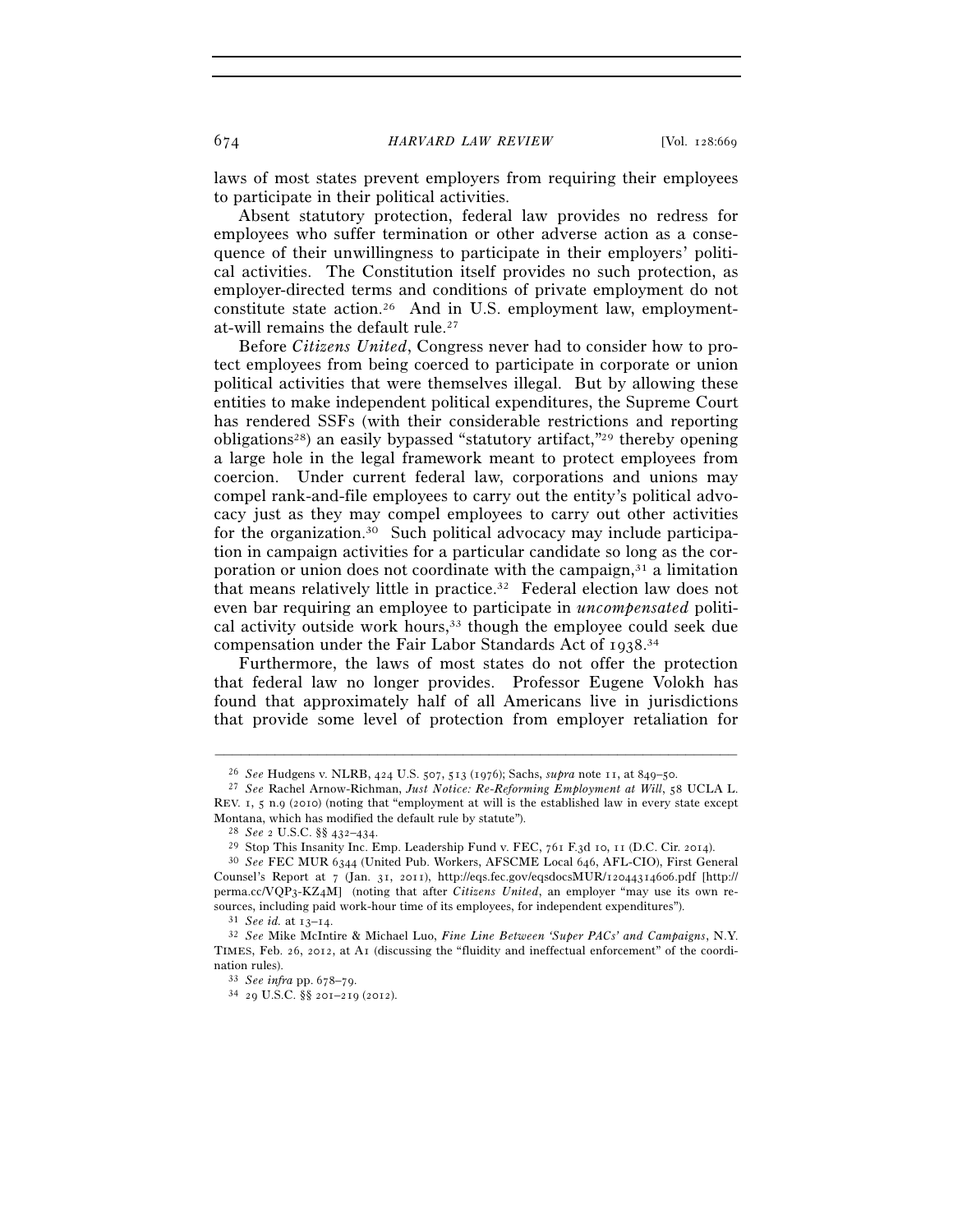private-employee speech or political activity.35 Yet while most or all of the relevant statutes protect an employee's self-directed, off-work political activity, fewer protect against employer coercion. For example, one common state-level approach prohibits taking action against employees for engaging in political activities.36 Other state employment law statutes prohibit retaliation against employees for engaging in offduty lawful activities;<sup>37</sup> for engaging in "recreational activities";<sup>38</sup> for belonging to, endorsing, or affiliating with a political party; $39$  or for engaging in electoral activities.40 These and similar statutes prohibit an employer from firing an employee for activities in which she decides to participate, but appear not to protect an employee who *declines* to participate in political activities directed by her employer. Even the few statutes that are written more broadly may not provide such protection (pending judicial interpretation), $41$  and may have limited scope even where applicable.<sup>42</sup>

In declaring that corporations and unions must be allowed to make independent political expenditures, *Citizens United* has enabled these employers to bypass the SSF framework that had purposefully and effectively barred political coercion in the workplace. As a result, corporations and unions may now require employees to participate in a wide range of political activities, unhindered by the Constitution or by federal or state statutes. Of course, most employers are unlikely to utilize their workforces in this way. But some will and indeed already have, particularly unions and those corporations that are significantly impacted by government regulation. After *Citizens United*, their employees are no longer protected.

<sup>–––––––––––––––––––––––––––––––––––––––––––––––––––––––––––––</sup> 35 Eugene Volokh, *Private Employees' Speech and Political Activity: Statutory Protection Against Employer Retaliation*, 16 TEX. REV. L. & POL. 295, 297 (2012). 36 *See, e.g.*, NEV. REV. STAT. § 613.040 (2013); W. VA. CODE ANN. § 3-8-11(b) (LexisNexis

<sup>2013</sup>). The wording and interpretation of these statutes varies somewhat by jurisdiction. *See* Volokh, *supra* note 35, at 313–19.<br><sup>37</sup> Volokh, *supra* note 35, at 309–10.<br><sup>38</sup> *Id.* at 311–12 (internal quotation marks omitted).<br><sup>39</sup> *Id.* at 324–26.<br><sup>40</sup> *Id.* at 326–27.<br><sup>41</sup> States with ambiguous statutory langua

job-related grounds for dismissal." MONT. CODE ANN. § 39-2-903(5) (2013). Louisiana and Massachusetts prohibit employment discrimination based on an employee's giving or withholding of a political "contribution." LA. REV. STAT. ANN. § 18:1461.1(A)(2) (2012); MASS. GEN. LAWS ch. 56, § 33 (2012). Oregon has a similar statute that is more clearly limited to the direct contributions from which corporations and unions are still prohibited. *See* OR. REV. STAT. § 260.665(2) (2013) (referring to contributions "to any candidate, political party or party committee").

 $42$  For example, Connecticut's statute, which may have the broadest language, bars disciplining or discharging an employee for exercising "rights guaranteed by the first amendment to the United States Constitution." CONN. GEN. STAT. § 31-51q (2013). Yet courts have found the statute limited in scope, with no bearing on decisions denying promotion or tenure, or on decisions not to hire. Volokh, *supra* note 35, at 311.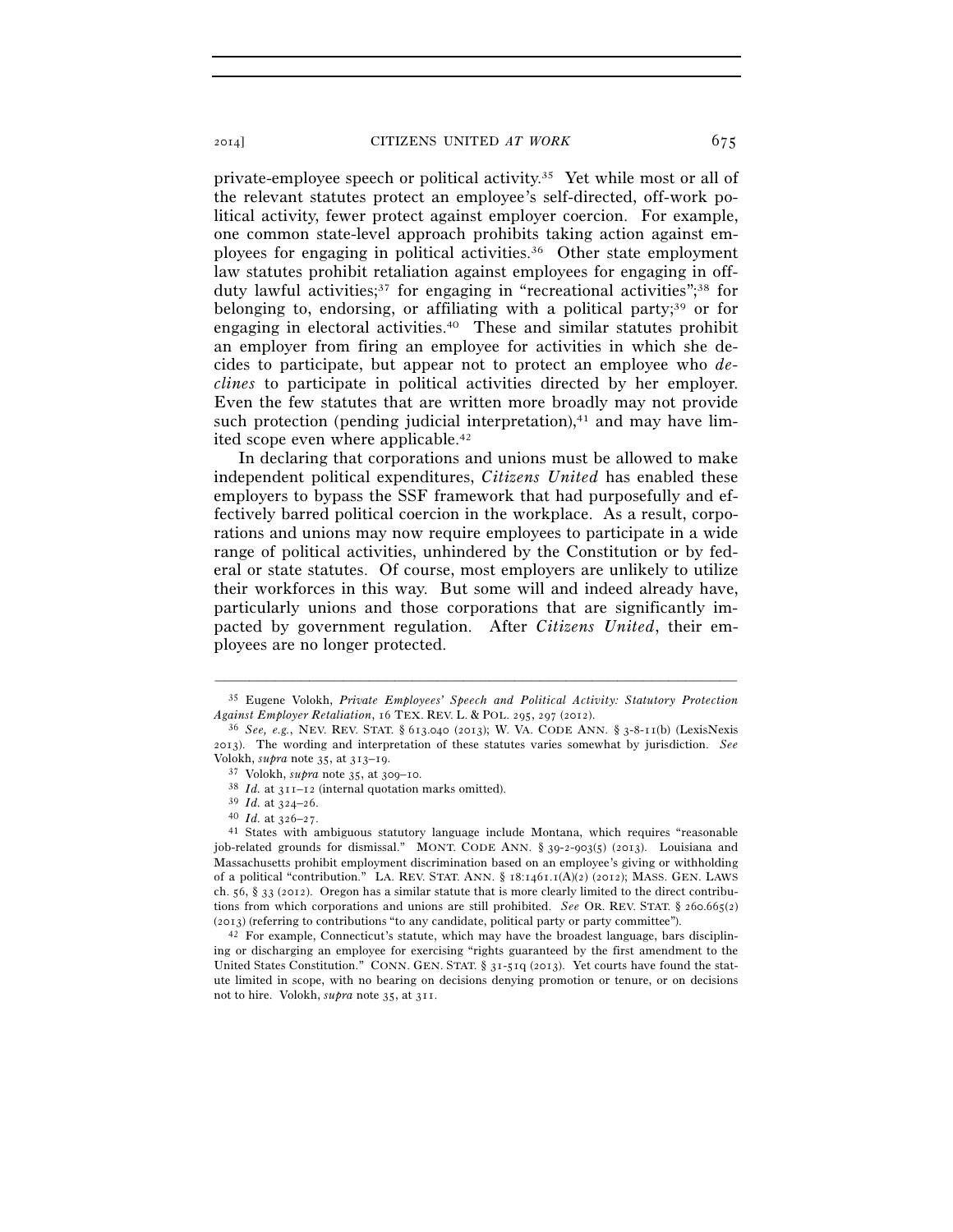# II. A GLIMPSE OF WHAT'S AHEAD? WORKPLACE COERCION IN RECENT ELECTIONS

Some corporations and unions have already begun to take advantage of their newfound right to communicate political messages to their employees and, through those employees, to the general public. In some cases employees have been required to attend political events or participate in campaign activities without pay. These examples, and the inability of the FEC to sanction the employers responsible, illustrate just how flimsy employee protections have become in the post–*Citizens United* legal regime.

Political advocacy within the employment relationship has taken a variety of forms. At some companies, executives have sent letters to employees urging them to support certain political candidates, and even warning that their jobs will be in jeopardy if those candidates do not prevail.43 Some employers have held captive audience workplace meetings to compel employees to listen to their political views, a tactic that Professor Paul Secunda argues may now be legal after *Citizens United*. 44 During the 2012 campaign, on a conference call hosted by a conservative small business group, Mitt Romney urged participating business owners to "make it very clear to your employees what you believe is in the best interest of your enterprise and therefore their job and their future in the upcoming elections," noting specifically that there was "[n]othing illegal" about sharing such opinions.45 The U.S. Chamber of Commerce encouraged businesses to include political advertisements in their employees' payroll envelopes.46 A national PAC with ties to more than one hundred prominent American employers now specializes in helping companies communicate political messages to their employees.47

<sup>43</sup> Steven Greenhouse, *Here's a Memo from the Boss: Vote This Way*, N.Y. TIMES, Oct. 27, 2012, at A1. These practices harken back to the Gilded Age, when the head of the Steinway & Sons piano company reportedly told employees before the 1896 presidential election, "Men, vote as you please, but if [William Jennings] Bryan is elected tomorrow, the whistles will not blow Wednesday morning." Bruce Ackerman & Ian Ayres, *Election Bosses: How to Stop Employers from Telling Workers Whom to Vote For*, SLATE (Nov. 2, 2012, 6:31 PM) (internal quotation marks omitted), http://www.slate.com/articles/news\_and\_politics/jurisprudence/2012/11/how\_congress can\_stop\_employers\_from\_telling\_workers\_how\_to\_vote.html [http://perma.cc/DA7N-L5LS].<br><sup>44</sup> See Secunda, *supra* note 5, at 20.<br><sup>45</sup> Mollie Reilly, *Mitt Romney Encouraged Business Owners to Advise Employees How to Vote*,

HUFFINGTON POST (Oct. 18, 2012, 11:25 AM) (internal quotation marks omitted), http://www .huffingtonpost.com/2012/10/17/mitt-romney-employees-voting\_n\_1975636.html [http://perma.cc /M2KB-CWTE].

<sup>46</sup> Gordon Lafer, *Very Unwise for Employers to Tell Employees How to Vote*, THE HILL: CON-GRESS BLOG (Oct. 25, 2012, 5:00 PM), http://thehill.com/blogs/congress-blog/economy-a-budget<br> $/264067$ -very-unwise-for-employers-to-tell-employees-how-to-vote [http://perma.cc/9LRP-5N7Y].

<sup>&</sup>lt;sup>47</sup> Spencer Woodman, Office Politics: Inside the PAC Teaching Corporate America How to *Make Its Employees Vote for the Right Candidates and Causes*, SLATE (Oct. 15, 2014, 11:49 PM),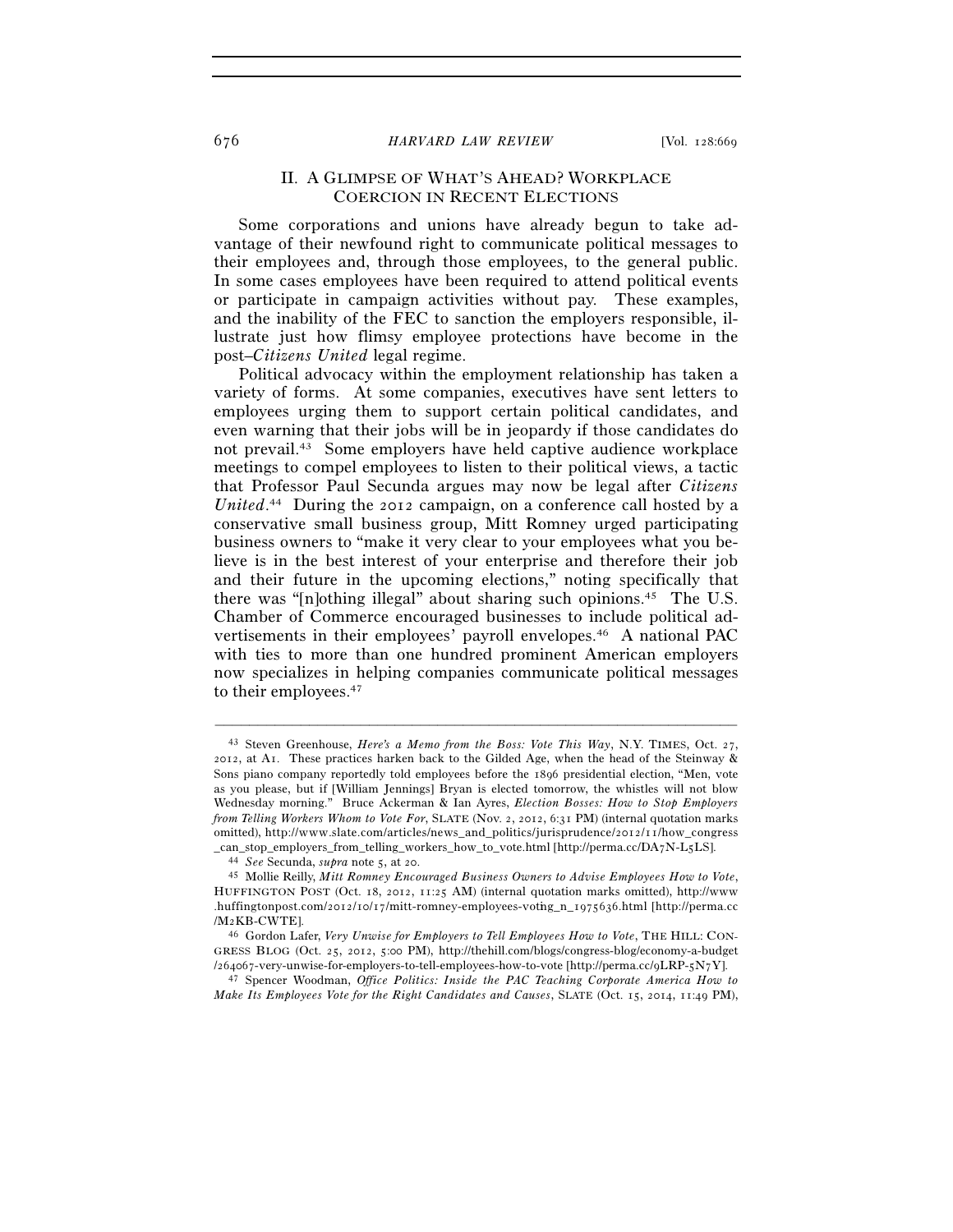2014] CITIZENS UNITED *AT WORK* 677

Some employers have gone beyond merely expressing their own views and have sought to compel their employees to participate actively in political activities in support of their preferred candidates. One widely reported example involved Murray Energy, a coal mining firm whose CEO has also been accused of coercing employees to give money to Republican candidates.48 In August 2012, Mitt Romney spoke at an Ohio campaign rally in front of one of Murray Energy's mines. Rows of miners were featured behind him on stage, with many more present in the audience; footage from the rally was later used in Romney campaign commercials.49 Several Murray Energy employees alleged that the company, which shut down the mine for the day citing safety concerns, had forced them to attend the rally.<sup>50</sup> While the company acknowledged that workers were forced to give up a day's pay due to the event,51 its CFO confusingly claimed that "attendance at the Romney event was mandatory, but no one was forced to attend."52 Local advocacy group ProgressOhio filed a complaint with the FEC, alleging that the miners' required attendance constituted a prohibited corporate contribution from Murray Energy to the Romney campaign and that it violated Commission regulations.53 The FEC has not yet ruled on the matter, but took no action in a similar case that involved the same regulation.54

49 Neela Banerjee, *Romney Ad Features Miners Allegedly Forced to Attend Rally*, L.A. TIMES, Sept. 19, 2012, http://articles.latimes.com/2012/sep/19/news/la-pn-romney-ad-miners-rally -20120919 [http://perma.cc/MMU5-JEFJ]. $^{50}$   $\mathit{Id}.$ 

<sup>–––––––––––––––––––––––––––––––––––––––––––––––––––––––––––––</sup> http://www.slate.com/articles/news\_and\_politics/politics/2014/10/bpac\_how\_the\_business \_industry\_political\_action\_committee\_teaches\_corporate.html [http://perma.cc/ZC3P-99SA]. 48 *See* Alec MacGillis, *Coal Miner's Donor*, NEW REPUBLIC, Oct. 25, 2012, http://www

<sup>.</sup>newrepublic.com/article/politics/108140/coal-miners-donor-mitt-romney-benefactor [http://perma .cc/HSC3-J6FR]. A nonprofit group filed an FEC complaint against Murray Energy over the allegations in this report. Complaint, Citizens for Responsibility & Ethics in Wash. v. Murray (FEC Oct. 5, 2012), http://crew.3cdn.net/1d82f57fa18eb104d8\_l7m6i6thu.pdf [http://perma.cc/TV9J -C9YD]. The FEC has yet to rule on the matter.

<sup>51</sup> Harry Bradford, *Murray Energy Miners Allege They Had to Give Up Pay to Attend 'Mandatory' Romney Rally*, HUFFINGTON POST (Aug. 29, 2012, 1:39 PM), http://www .huffingtonpost.com/2012/08/28/century-mine-romney-ohio-mandatory\_n\_1836674.html [http://  $perma.cc/X<sub>2</sub>HK-YRIA$  (interview with Murray Energy CFO Rob Moore). While some news sources have noted that the company may have committed a Fair Labor Standards Act violation, *see, e.g.*, David McCann, *CEOs Twist Employees' Arms over Politics*, CFO, http://ww2.cfo.com /leadership/2012/10/ceos-twist-employees-arms-over-politics [http://perma.cc/Q6PN-F98Q], it does not appear that a complaint was ever filed. 52 Bradford, *supra* note 51 (internal quotation mark omitted). The CFO acknowledged that

managers told employees that attendance was mandatory, but stated that no action was ultimately taken against employees who did not attend. *Id.*

<sup>53</sup> Omar Faruk, *ProgressOhio Files FEC Complaint Against Romney, Mining Company*, PROGRESSOHIO (Sept. 24, 2012), http://www.progressohio.org/progressohio\_files\_fec\_complaint \_against\_romney\_mining\_company [http://perma.cc/JR55-AJP8]. 54 *See infra* p. 679.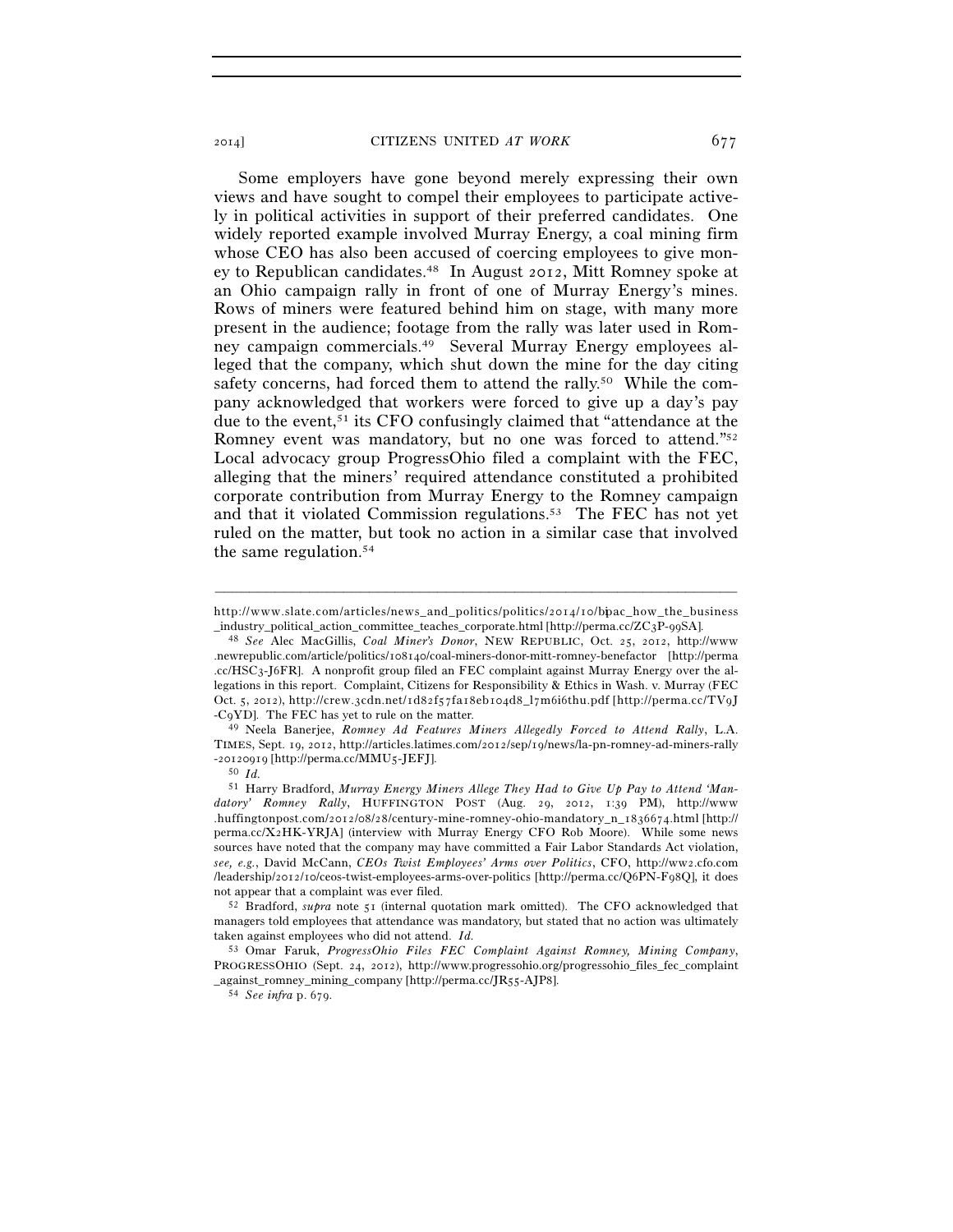#### 678 *HARVARD LAW REVIEW* [Vol. 128:669

One week after the rally at the Murray Energy mine, the FEC ruled on a complaint filed against the United Public Workers, AFSCME Local 646, AFL-CIO (UPW). According to undisputed facts established in the enforcement proceedings, UPW held a mandatory employee meeting in April 2010 at which managers told UPW employees they were "expected" to participate in the union's activities in support of Democratic congressional candidate Colleen Hanabusa.55 These activities included sign waving, phone banking, and canvassing, all conducted outside work hours; employees were not paid for participating, nor did the union argue that these activities were part of any employee's normal duties.56 Georgette Yaindl, a former UPW employee, alleged that she and a colleague were terminated without justification after they declined to participate in some of these activities.57 While UPW denied that employee participation in campaign activities was "a condition of continued employment," it did not deny any of Yaindl's factual allegations or provide any other reason for terminating the two employees.58 The union instead argued that its actions did not constitute coercion and that, in any case, after *Citizens United* it was not prohibited from compelling employee participation in its independent political activity.59

The FEC ruled unanimously that UPW had failed to report independent expenditures in support of a federal candidate, but the Commissioners split  $3-3$  on the question of whether UPW's actions violated  $§$  441b(a).<sup>60</sup> The three Republican Commissioners accepted that the union's actions amounted to coercion, but found that "UPW's independent use of its paid workforce to campaign for a federal candidate post–*Citizen's* [sic] *United* was not contemplated by Congress and, consequently, is not prohibited by either the Act or Commission regulations."61 Because UPW had not coordinated its activities through an SSF, regulations pertaining to such funds were inapposite.<sup>62</sup> The

<sup>55</sup> FEC MUR 6344 (UPW), Statement of Reasons of Vice Chair Ellen L. Weintraub & Comm'rs Cynthia L. Bauerly & Steven T. Walther at 1 (Aug. 7, 2012) [hereinafter Democratic Comm'rs Statement of Reasons] (internal quotation marks omitted), http://eqs.fec.gov<br>/eqsdocsMUR/12044314776.pdf [http://perma.cc/S8WM-XKCP].

<sup>&</sup>lt;sup>56</sup> *Id.* at 2. <sup>112</sup> <sup>112</sup> 112 112 112 112 124 **124**  Idegal Analysis at 1 (Apr. 18, 2011), http://eqs.fec.gov /eqsdocsMUR/12044314629.pdf [http://perma.cc/E2ZX-XHNM]. 58 Democratic Comm'rs Statement of Reasons, *supra* note 55, at 2–3 (internal quotation mark

omitted).<br><sup>59</sup> FEC MUR 6344, Factual & Legal Analysis, *supra* note 57, at 1.

<sup>&</sup>lt;sup>60</sup> The split vote meant that UPW had no liability on the § 441b(a) issue. UPW agreed to pay a \$5500 civil fine for violating the disclosure requirements of 2 U.S.C. § 434(g) (2012). FEC MUR 6344 (UPW), Conciliation Agreement at 4 (July 9, 2012), http://eqs.fec.gov/eqsdocsMUR /12044314733.pdf [http://perma.cc/4TT6-JXX4].<br><sup>61</sup> FEC MUR 6344 (UPW), Statement of Reasons Chair Caroline C. Hunter & Comm'rs Don-

ald F. McGahn II & Matthew S. Petersen at 2 (Aug. 21, 2012) (footnote omitted), http://eqs .fec.gov/eqsdocsMUR/12044320562.pdf [http://perma.cc/UJ27-3DDU]. 62 *Id.*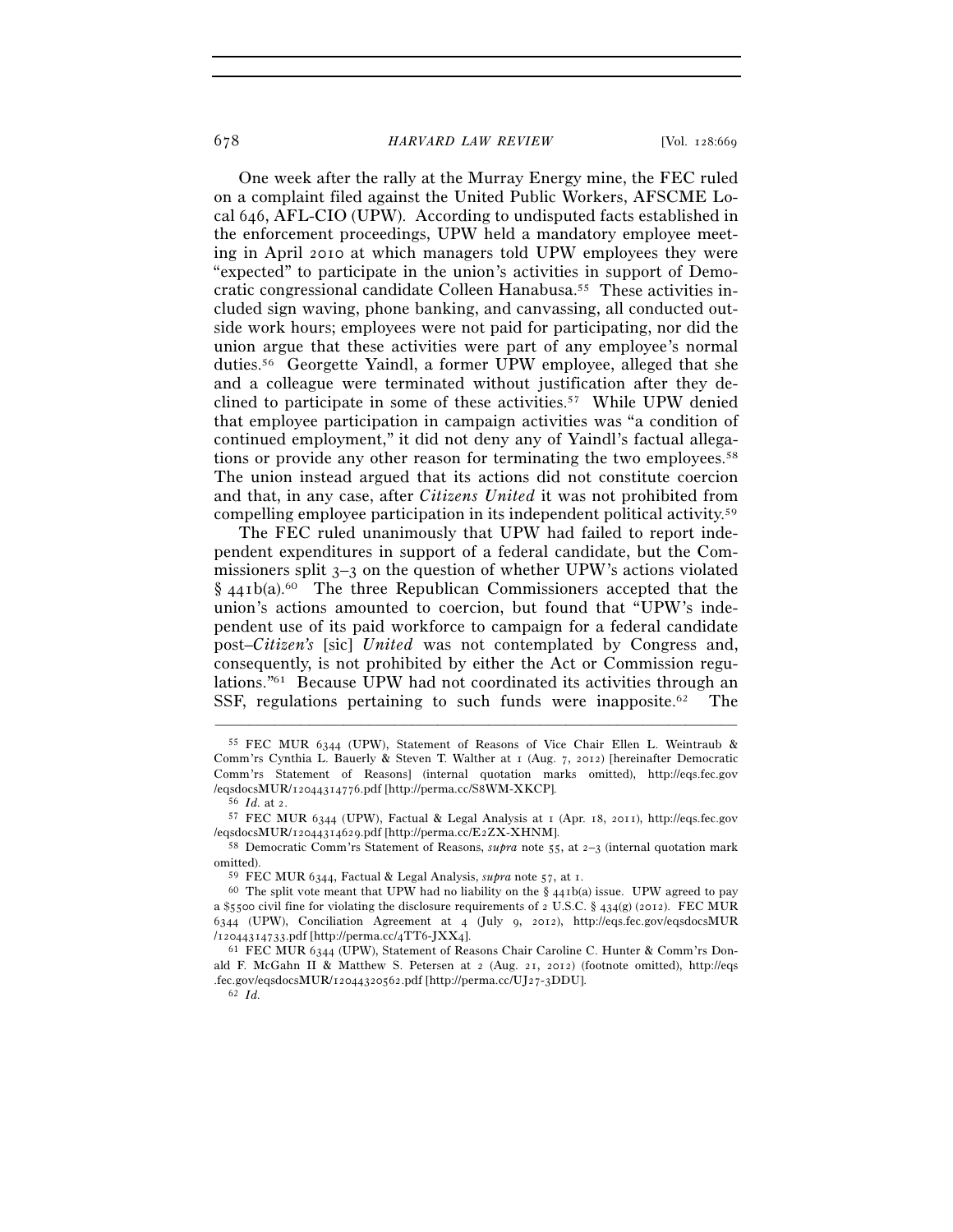2014] CITIZENS UNITED *AT WORK* 679

Commissioners found the FEC's remaining anticoercion regulation inapplicable as well, because its language bars coercion only "to urge any individual to *make a contribution or engage in fundraising activities on behalf of a candidate or political committee*,"63 and the FEC unanimously found no evidence that UPW had coerced employees to make *financial* contributions in this case.<sup>64</sup>

The three Democratic Commissioners found that UPW had violated § 441b(a).<sup>65</sup> Although the Commissioners conceded that "UPW appears to have engaged in independent speech," they read the language of the regulation on coerced contributions sufficiently broadly to encompass the union's conduct.66 Citing "the congressional objective to ensure that contributions from corporate and union employees, who wish to aid their employers' political activities, are truly voluntary,"<sup>67</sup> the Commissioners argued that the *Citizens United* Court did not intend to diminish employees' rights to be free from the workplace coercion that Congress had repeatedly sought to prohibit.68

While popular commentary regarding the split FEC decision tended toward outrage at the Republican Commissioners who blocked the FEC from acting against UPW,<sup>69</sup> the most troubling aspect of the case may be the weak legal basis for the Democratic Commissioners' arguments. While it is certainly correct that Congress intended to protect employees from workplace coercion, that congressional intent is embodied in the regulations governing SSFs. Where a corporation or union itself makes an independent expenditure, those regulations are inapposite, and no applicable statutory provision bars workplace coercion.70 Thus, in overturning the ban on independent political expenditures by corporations and unions, *Citizens United* in effect decimated the protections from coerced political speech that employees once enjoyed.

<sup>–––––––––––––––––––––––––––––––––––––––––––––––––––––––––––––</sup> 63 *Id.* (quoting 11 C.F.R. § 114.2(f)(2)(iv) (2014) (emphasis added)) (internal quotation mark

<sup>%</sup> omitted). 64 FEC MUR 6344 (UPW), Certification at 2 (Apr. 5, 2011), http://eqs.fec.gov/eqsdocsMUR /12044314625.pdf [http://perma.cc/CT8C-E4SW].

<sup>&</sup>lt;sup>65</sup> Democratic Comm'rs Statement of Reasons, *supra* note 55, at 1. <sup>66</sup> *Id.* at 3. <sup>67</sup> *Id.* <sup>68</sup> *Id.* at 3-4.

<sup>68</sup> *Id.* at 3–4. 69 *See, e.g.*, Mark Schmitt, *Who's the Boss? The Worst Post–*Citizen's United *Ruling Yet*, NEW REPUBLIC (Sept. 11, 2012), http://www.newrepublic.com/article/107079/whos-boss-worst-post<br>-citizens-united-ruling-yet [http://perma.cc/U35C-QWP8].

 $70$  In support of their approach, the Democratic Commissioners cited a regulation regarding coordination with candidates and two prior enforcement proceedings involving in-kind campaign contributions, all of which remains illegal but does not pertain to the independent-expenditure question impacted by *Citizens United* and relevant to the UPW case. *See* Democratic Comm'rs Statement of Reasons, *supra* note 55, at 3 n.13.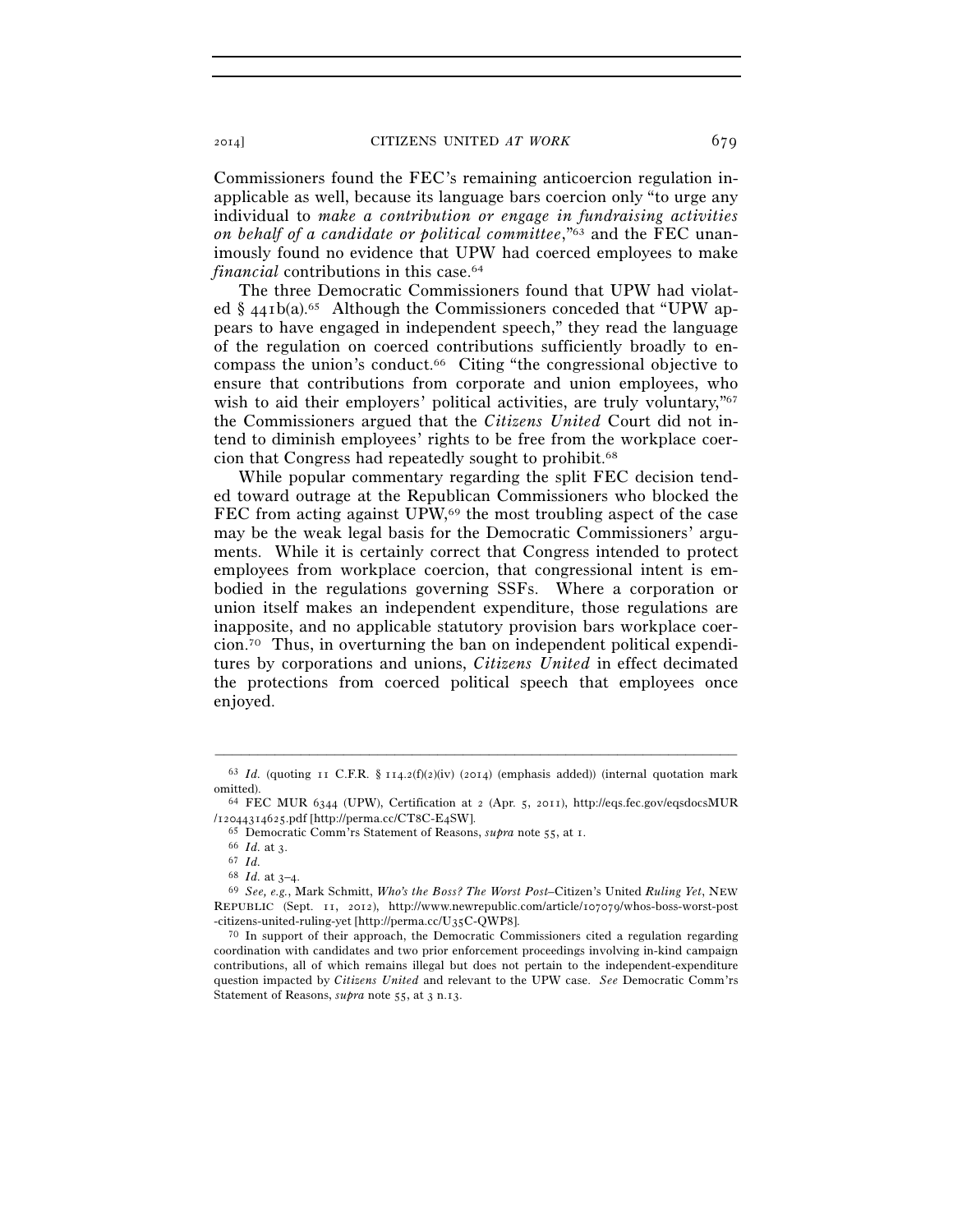# III. CONGRESS SHOULD ACT TO PROTECT EMPLOYEES FROM POLITICAL COERCION

Having acted consistently for decades to protect employees from being coerced to participate in employers' political activity, Congress must act again to restore such protection after *Citizens United*. A federal statute with this objective would safeguard important public and employee interests, and could be designed simultaneously to protect employers' legitimate interest in participating in robust public discourse.

## *A. The Case for Statutory Protection*

Guarding against political coercion of employees serves important societal interests in both individual autonomy and robust public discourse. Moreover, this form of workplace protection is particularly justified because employees have an especially strong interest in avoiding coerced participation, whereas an employer's legitimate associational interest in such coercion is limited.

Perhaps the most obvious interest served by such protection is the employee's interest in being an autonomous political actor, able to engage in (or choose not to engage in) the public sphere without fear of jeopardizing her livelihood. The specter of a job loss or other adverse employment consequence presents an incredibly potent threat to an individual's free expression, $71$  as the Supreme Court has recognized. $72$ Indeed, the Framers recognized the enormous power held by one who controls the livelihood of another; as Alexander Hamilton wrote, "[I]n the main it will be found that a power over a man's support is a power over his will."73

Of course, the argument for employee autonomy has its limits, as discussed in section III.B, but many of those concerns do not apply to restrictions on what political activity employers may *require*. For example, in some cases employers may have a legitimate interest in terminating workers who speak out directly against the employers' business interests,74 or whose expression is alienating to coworkers or customers.75 These concerns are especially legitimate with regard to

<sup>71</sup> *See* Lewis Maltby, *Office Politics: Civic Speech Shouldn't Get Employees Fired*, LEGAL TIMES (Aug. 29, 2005), http://workrights.us/wp-content/uploads/2011/02/ldlegaltimes.pdf [http:// perma.cc/QEX4-FH4B] ("People need their jobs, and many will sacrifice their rights as citizens to continue to provide for themselves and their families."). 72 *See* NLRB v. Gissel Packing Co., 395 U.S. 575, 617 (1969) (noting that any balancing of

employees' and employers' rights must consider "the economic dependence of the employees on their employers")

<sup>&</sup>lt;sup>73</sup> THE FEDERALIST NO. 73, at 440 (Alexander Hamilton) (Clinton Rossiter ed., 2003). <sup>74</sup> *See, e.g.*, Edmondson v. Shearer Lumber Prods., 75 P.3d 733, 736, 741 (Idaho 2003) (rejecting a wrongful discharge claim brought by an employee who participated in public activism against a land-development project supported by, and favorable to, his employer). 75 Volokh, *supra* note 35, at 301.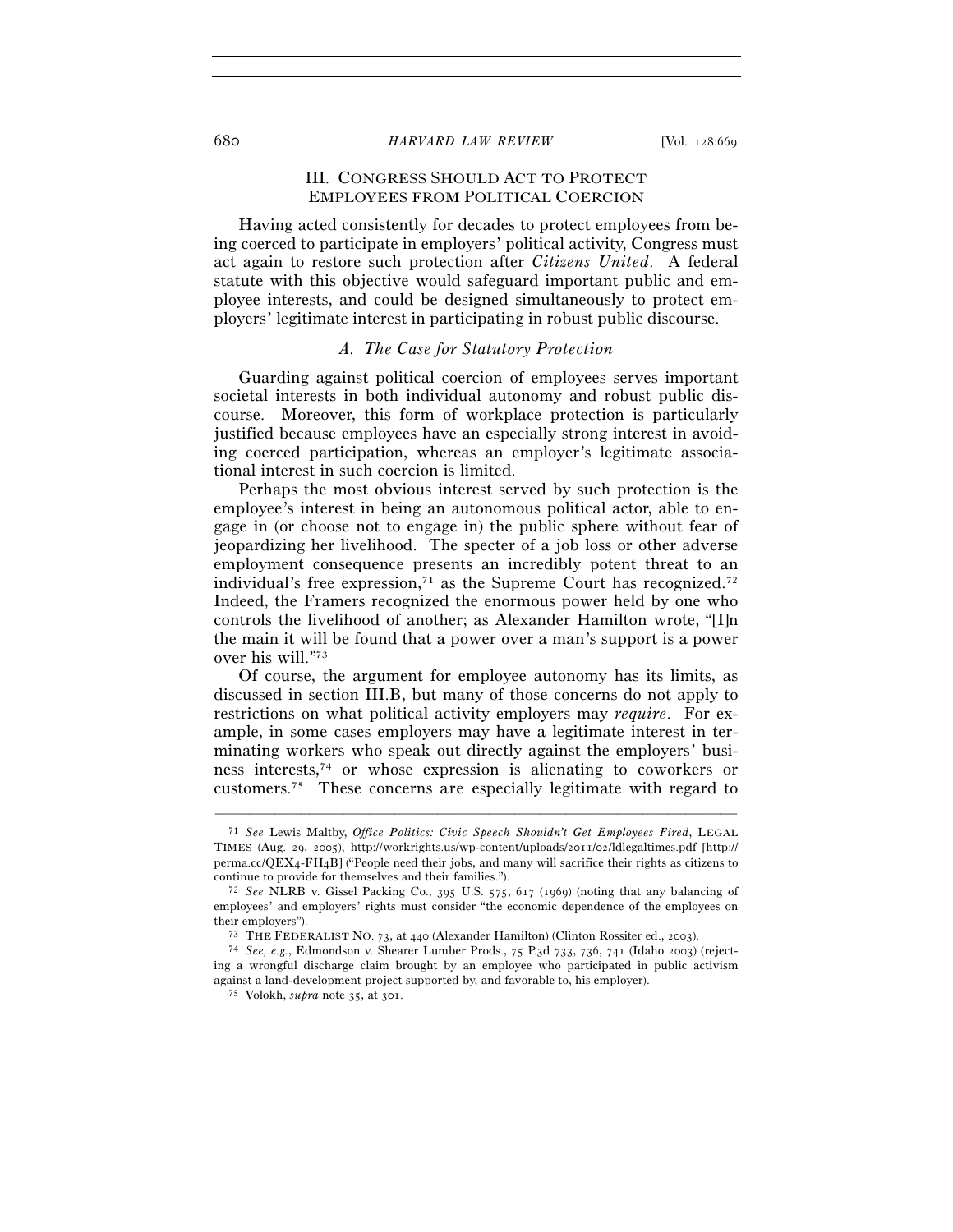2014] CITIZENS UNITED *AT WORK* 681

high-ranking officers whose views are likely to be seen as reflecting those of the employer, though in some cases expression by lower-level employees may create similar pressure.<sup>76</sup> These are complicated associational-rights questions with which states seeking to protect employee speech have wrestled.77 But protecting employees against directives to engage actively in certain political activity is a more modest project, with fewer risks to legitimate employer interests.

The government also has an interest in ensuring the basic health of American democracy, and "that competition among actors in the political arena is truly competition among ideas."78 Thus, for example, using the power of the economic marketplace to coerce someone to vote a certain way is already prohibited.79 And ironically, the United States regularly condemns workplace political coercion as antidemocratic when it occurs abroad. For example, the Bush Administration criticized Armenian elections after observers found that "factory workers . . . were instructed to attend the incumbent's rallies,"80 which is not unlike what Murray Energy employees were required to do. As a D.C. District Court judge observed recently in upholding SSF solicitation restrictions post–*Citizens United*, safeguarding the speech rights of employees as well as employers is "vitally important to the health of American democracy," which Congress may act to protect.<sup>81</sup>

Indeed, the Supreme Court has consistently emphasized the importance of "uninhibited, robust, and wide-open" debate on public issues.82 Allowing corporations and unions to conscript their employees into participation in their speech would not only warp that debate via the leveraging of tremendous coercive power, it would have several other harmful effects as well. For one, this distortion could be especially pernicious because, as in the Murray Energy example, those subject to the messaging might not know who is really behind the

<sup>76</sup> In one recent example of customer alienation, a movie theater chain and several other stores were boycotted after their *or their employees'* contributions to California's Proposition 8 campaign were publicized. *See* ProtectMarriage.com v. Bowen, 830 F. Supp. 2d 914, 921 (E.D. Cal. 2011), *aff'd in part and dismissed in part,* 752 F.3d 827 (9th Cir. 2014).<br><sup>77</sup> Some states specifically do not protect employee speech and political activity that sufficient-

ly undermines employer interests. Volokh, *supra* note 35, at 304–08.<br><sup>78</sup> FEC v. Mass. Citizens for Life, Inc., 479 U.S. 238, 259 (1986).<br><sup>79</sup> *See* 18 U.S.C. § 594 (2012).

<sup>&</sup>lt;sup>80</sup> Lafer, *supra* note 46 (alteration in original) (internal quotation marks omitted). The Bush Administration also refused to accept the legitimacy of Ukrainian elections in part because international observers reported that managers of state-owned enterprises had "instructed their subordinates to vote for [the ruling party]." *Id.* (alteration in original) (internal quotation marks omitted). <sup>81</sup> Stop This Insanity, Inc. Emp. Leadership Fund v. FEC, 902 F. Supp. 2d 23, 47 (D.D.C.

<sup>2012</sup>), *aff'd*, 761 F.3d 10 (D.C. Cir. 2014). 82 N.Y. Times Co. v. Sullivan, 376 U.S. 254, 270 (1964).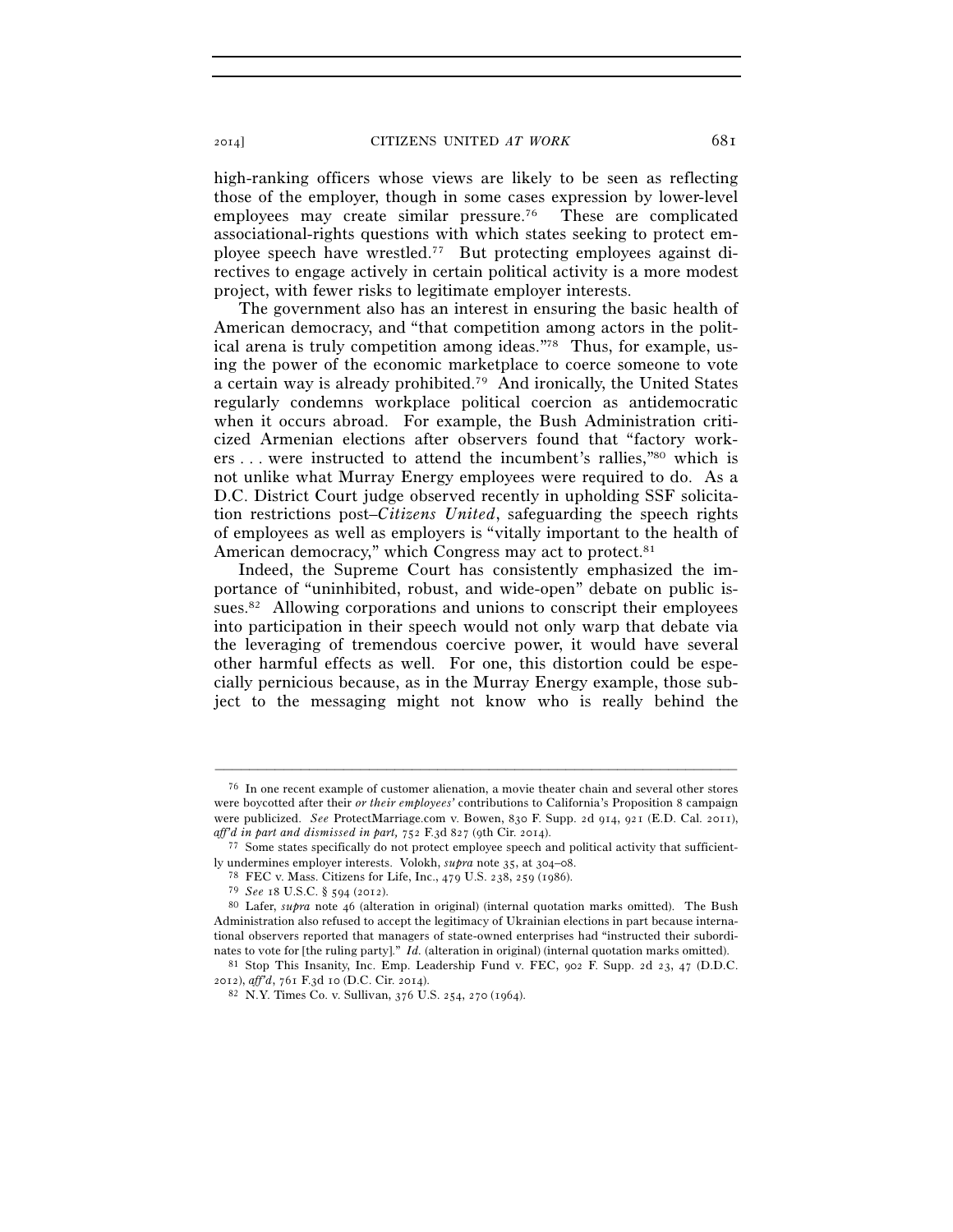### 682 *HARVARD LAW REVIEW* [Vol. 128:669

speech.<sup>83</sup> Employer pressure to participate in such activities would likely also lead workers to suppress their own political views.<sup>84</sup> Not only would such self-censorship further distort the political discourse, but losing workers' views would also deprive the marketplace of ideas of an important voice, which is itself a harm, especially (though not exclusively) when an employee's workplace experience is relevant to an area of policy.85

## *B. Defining the Proper Scope of Statutory Protection*

Any federal statute addressing these concerns must be broad enough to protect employees but not so broad as to infringe upon employers' legitimate and constitutionally protected interests. For example, a per se rule against corporations or unions conducting political activities through employees could effectively prevent those entities from speaking at all, which would be unconstitutional under *Citizens United*. But a well-designed statute can properly protect employees while still ensuring that corporations and unions have an effective opportunity to exercise their rights and pursue their interests.

One way for Congress to reestablish employee protections would be simply to extend the solicitation restrictions of  $\S$  441b(b)(3), which currently apply to SSFs, to corporations and unions. Removing or editing the statute's references to a "fund" yields the following language:

 $(3)$  It shall be unlawful —

 (A) for [a union or corporation] to make a contribution or expenditure by utilizing money or anything of value secured by physical force, job discrimination, financial reprisals, or the threat of force, job discrimination, or financial reprisal; or by dues, fees, or other moneys required as a condition of membership in a labor organization or as a condition of employment . . . ;

 (B) for any person soliciting an employee for a contribution [or expenditure] . . . to fail to inform such employee of [its] political purposes . . . at the time of such solicitation; and

<sup>83</sup> In weighing the First Amendment interests implicated by compelled speech, the Court has considered the likelihood of voter confusion a significant factor. *See, e.g.*, Pac. Gas & Elec. Co. v. Pub. Utils. Comm'n of Cal., 475 U.S. 1, 15–16, 21 (1986) (plurality opinion) (holding, partly on this basis, that a state agency could not require a utility company to include a third-party newsletter in its billing envelope); Pruneyard Shopping Ctr. v. Robins, 447 U.S. 74, 87 (1980). 84 *See* David C. Yamada, *Voices from the Cubicle: Protecting and Encouraging Private Em-*

*ployee Speech in the Post-Industrial Workplace*, 19 BERKELEY J. EMP. & LAB. L. 1, 9–13 (1998) (discussing the pressure employees face to censor themselves in the workplace); Greenhouse, *supra* note 43 (quoting an employee who "won't even wear [his] Obama pin to work because of [his employer's] mailer" endorsing Mitt Romney and other candidates (internal quotation mark omitted)). 85 *See* Cynthia L. Estlund, *Free Speech and Due Process in the Workplace*, 71 IND. L.J. 101,

<sup>111</sup>–12 (1995); Clyde W. Summers, Lecture, *The Privatization of Personal Freedoms and Enrichment of Democracy: Some Lessons from Labor Law*, 1986 U. ILL. L. REV. 689, 692.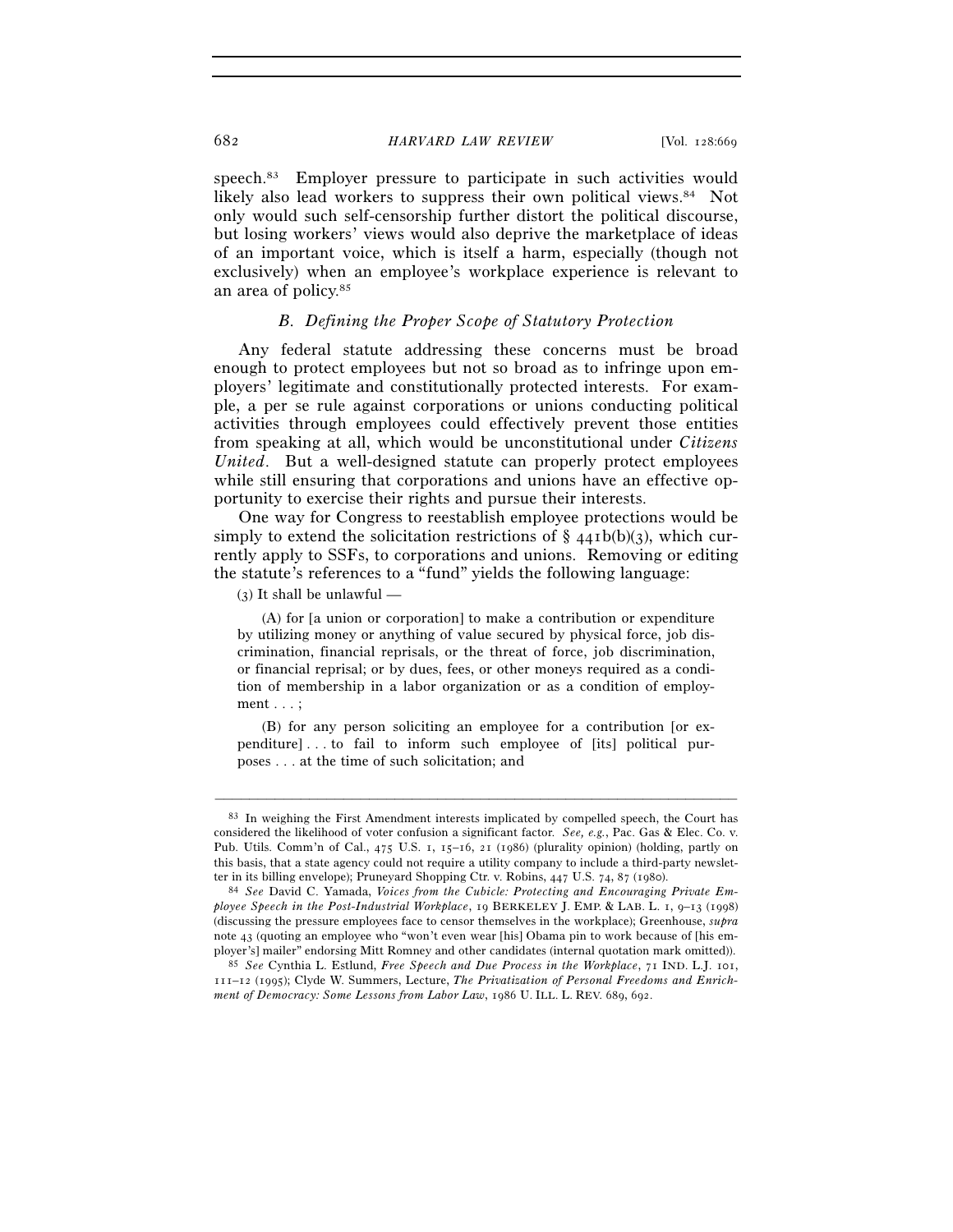(C) for any person soliciting an employee for a contribution [or expenditure] . . . to fail to inform such employee, at the time of such solicitation, of his right to refuse to so contribute without any reprisal.86

This simple statutory change would effectively protect workers, because "contribution or expenditure" is defined to include not only financial contributions but also "services" and "anything of value."87 Although § 441b is a criminal statute, the protections envisioned here would be enforceable by a civil cause of action,<sup>88</sup> similar to other employment discrimination protections, and would likely be evaluated under a familiar burden-shifting framework.89

To ensure that corporations' and unions' protected rights are not infringed, some employees and some employers would likely need to be exempted. Most importantly, Congress should exempt those employees for whom employer-directed political activity is a bona fide occupational qualification (BFOQ). Such an exemption would allow employers to direct the political activity of lobbyists and other employees hired to facilitate the entity's political activity.<sup>90</sup> Additionally, executives should be exempted (as they are from SSF solicitation rules as part of the "restricted class"), since they may frequently be called upon to speak for the entity on a range of public issues. These reasonable exemptions would ensure corporations and unions an effective opportunity to exercise the speech rights recognized in *Citizens United*, without allowing them to direct every employee's political activity.

Some categories of employers should also be exempted. Small employers are already exempt from many employment discrimination statutes<sup>91</sup> and the same should apply here, given their stronger associational interests and the fact that they may not be able to hire someone specifically to carry out their political advocacy. Additionally, nonprofit advocacy corporations that are designed to amplify an ideologi-

<sup>–––––––––––––––––––––––––––––––––––––––––––––––––––––––––––––</sup>  $86\text{ }2 \text{ U.S.C. }$  § 441b(b)(3) (2012) (edited to remove reference to "moneys obtained in any commercial transaction," which may be used post–*Citizens United*, and to add references to expenditures).<br><sup>87</sup> *Id.* § 441b(b)(2).<br><sup>88</sup> California's statute protecting employee political rights provides for a criminal penalty

fine no greater than \$5,000) as well as a civil cause of action. CAL. LAB. CODE § 1103 (West 2011). Unsurprisingly, the availability of the criminal penalty does little to protect employee interests in practice, as employees have little incentive to pursue charges, and district attorneys may be unwilling or too burdened to prosecute. *See* Sionag M. Henner, Note, *California's Controls on* 

*Employer Abuse of Employee Political Rights*, 22 STAN. L. REV. 1015, 1054 (1970). 89 *See, e.g.*, Mt. Healthy City Sch. Dist. Bd. of Educ. v. Doyle, 429 U.S. 274, 287 (1977) (de-

scribing the burden-shifting framework for cases involving public employees).<br><sup>90</sup> For advocacy of a broader employee-protection statute with a BFOQ exemption, see Samu-<br>el R. Bagenstos, *Employment Law and Social Equalit* 

<sup>&</sup>lt;sup>91</sup> See, e.g., 42 U.S.C. § 2000e(b) (2012) (limiting coverage of the Civil Rights Act of 1964 to employers with fifteen or more employees).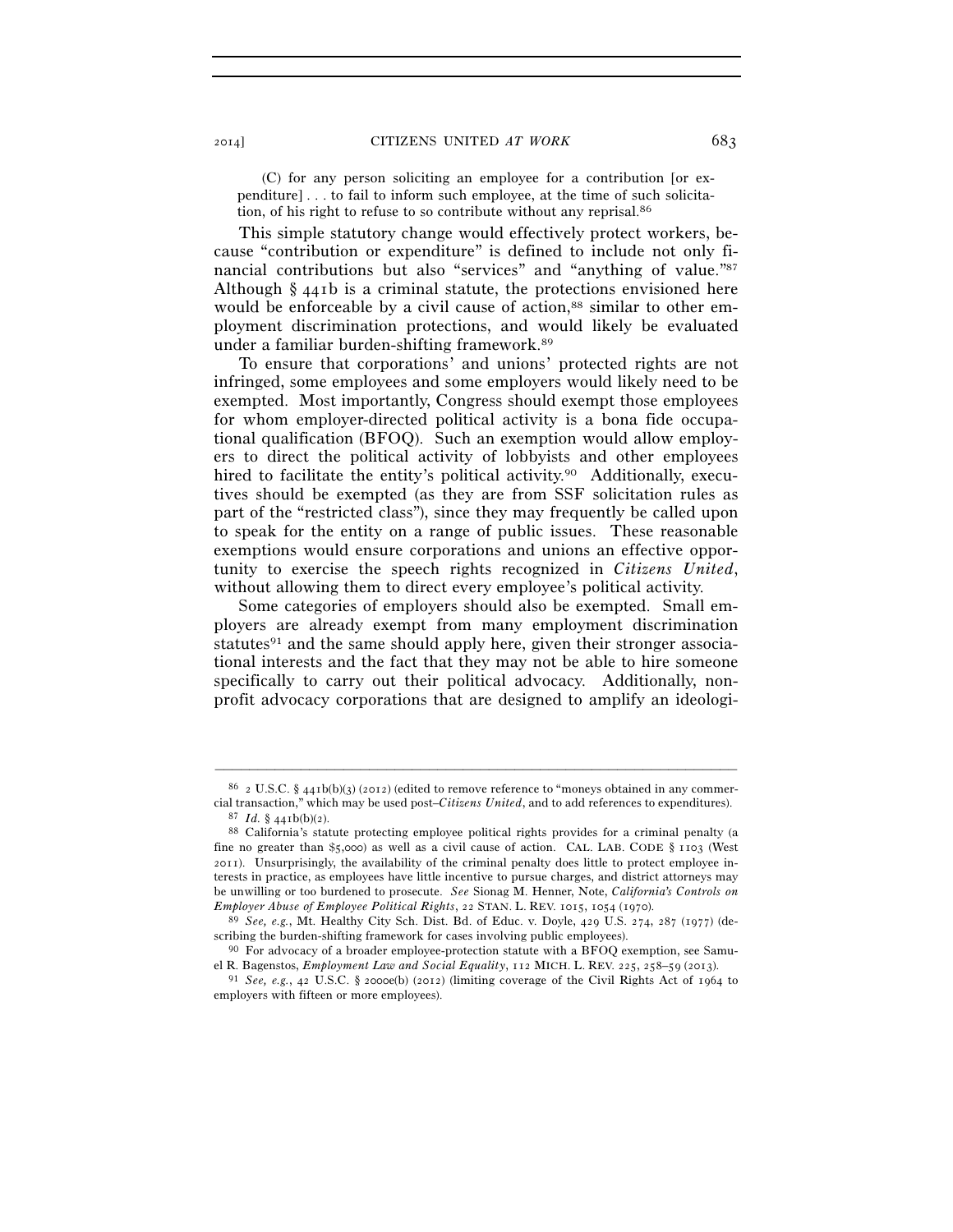cal viewpoint should be exempt, given their particularly strong organizational speech interests.92

With these statutory protections in place, employees' interest in political autonomy and the public interest in robust democratic discourse would be appropriately protected without unduly burdening employers' right to participate in that discourse. This Note now turns to evaluating the constitutionality of such a statute under the First Amendment.

## IV. THESE STATUTORY PROTECTIONS WOULD LIKELY SURVIVE A CONSTITUTIONAL CHALLENGE

The proposed statutory protections do not violate employers' rights. Under current doctrine, courts would likely evaluate the statute as a regulation of conduct not subject to any special First Amendment scrutiny. However, even if a court were to construe the statute as a content-neutral speech restriction and impose intermediate scrutiny, the Supreme Court's compelled-speech jurisprudence shows that the state's interest in protecting employees from political coercion would be entitled to significant weight. While *Citizens United* has expanded employers' political speech rights, neither its holding nor its rationale would place the constitutionality of the proposed statute in jeopardy.

#### *A. Regulation of Conduct, Not Speech*

The proposed statutory protections would constitute a restriction on employers' *conduct*, not a speech restriction subject to special First Amendment scrutiny.<sup>93</sup> Employers would still be free to communicate political messages to their employees and even to encourage them to participate in political activities; employers would be barred, however, from coercing employees to do so or taking adverse employment action against employees who refused. Thus, the statute does not regulate any "inherently expressive" conduct protected by the First Amendment;<sup>94</sup> rather, it regulates only "potentially expressive activities" which, when they "produce special harms distinct from their communicative impact, . . . are entitled to no constitutional protection."95

Of course, any restriction on the ability to hire and fire could theoretically impinge on an employer's First Amendment rights, yet Congress's authority to set minimum employment standards is nonetheless

<sup>92</sup> The Supreme Court has noted that such corporations have particularly strong arguments against restrictions on their political expenditures. *See* FEC v. Mass. Citizens for Life, Inc., 479 U.S. 238, 263–64 (1986).

U.S. 238, 263–64 (1986). 93 *See* NLRB v. Gissel Packing Co., 395 U.S. 575, 616–17 (1969) (distinguishing employer speech from "conduct easily avoided, such as discharge," *id.* at 616).<br><sup>94</sup> Rumsfeld v. Forum for Academic & Institutional Rights, Inc., 547 U.S. 47, 66 (2006).

<sup>95</sup> Roberts v. U.S. Jaycees, 468 U.S. 609, 628 (1984) (holding that Jaycees' freedom of expressive association was not violated by a requirement that the organization accept women as members).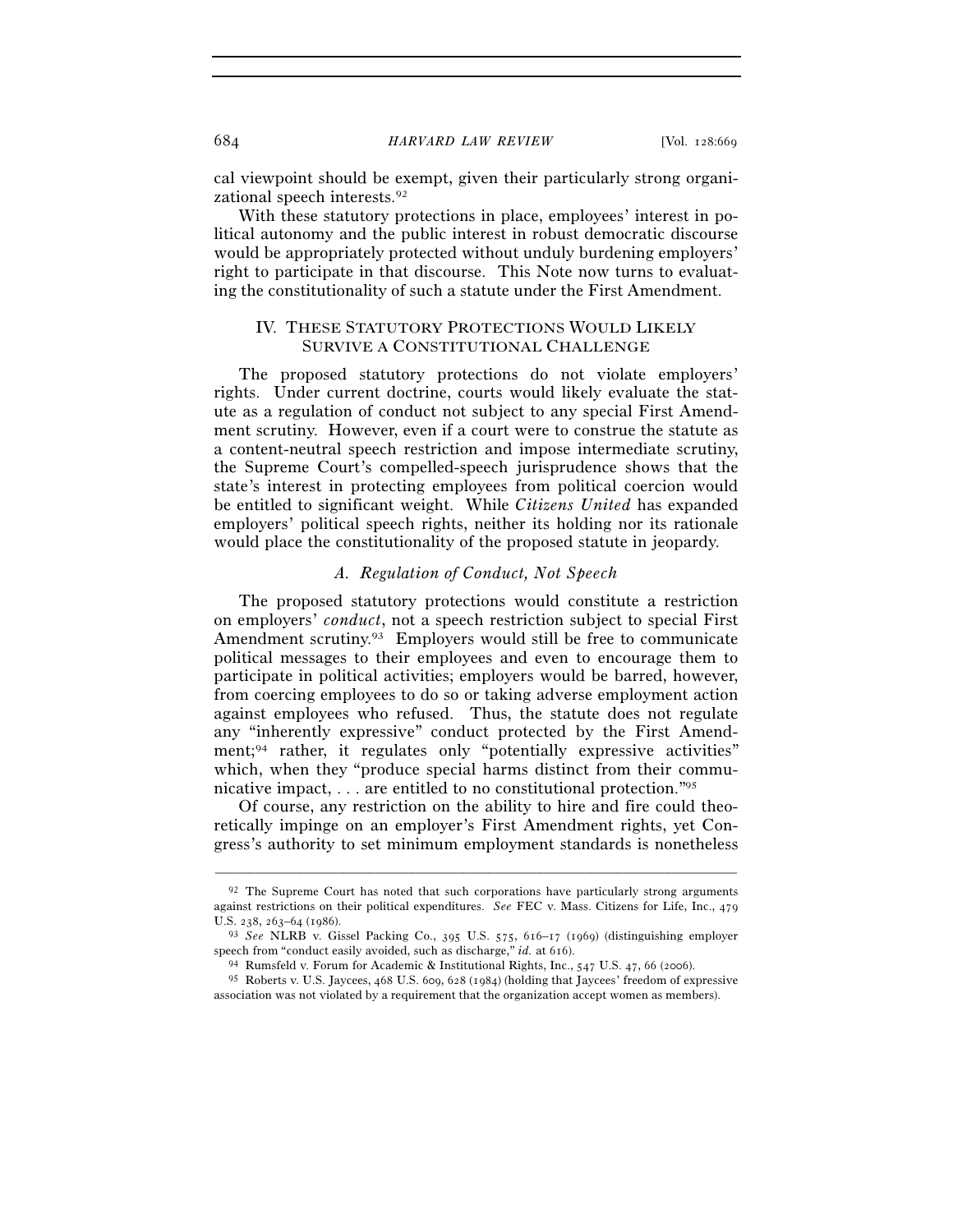well established.<sup>96</sup> Indeed, the Supreme Court has consistently evaluated and upheld employment law protections as conduct regulations, including some that are arguably more speech-restrictive than the statute proposed here. For example, the Court has repeatedly declared that Title VII of the Civil Rights Act of 196497 constitutes a permissible regulation of conduct98 in spite of some scholars' arguments that it restricts too much workplace speech.<sup>99</sup> The National Labor Relations Act<sup>100</sup> (NLRA) provides an even more apt example: the NLRA directly restricts employer-to-employee communications regarding unionization insofar as they may not contain a "threat of reprisal or force or promise of benefit."101 The Court has consistently upheld these restrictions on employers' workplace speech without imposing heightened scrutiny.102

Even if the Court were to depart from this approach, the fact that the statute is content neutral means that, at most, it would be subject to intermediate scrutiny.103 The proposed statute easily meets that standard; indeed, in a post–*Citizens United* case challenging SSF solicitation restrictions, the D.C. District Court declared that even strict scrutiny would be satisfied if it applied.<sup>104</sup> To understand why, it is important to consider how the Supreme Court's compelled-speech jurisprudence is relevant to this context.

## *B. Constitutional Support in Compelled-Speech Jurisprudence*

The Supreme Court has long recognized that the scope of speakers' First Amendment rights may be limited, in some circumstances, by others' right to decide *not* to participate in their speech.105 In early

–––––––––––––––––––––––––––––––––––––––––––––––––––––––––––––

103 *See* McConnell v. FEC, 540 U.S. 93, 138–40 (2003) (declining to apply strict scrutiny because the restriction at issue "in no way alter[ed] or impair[ed] the political message 'intertwined' with the solicitation," *id.* at 140); Turner Broad. Sys., Inc. v. FCC, 512 U.S. 622, 642, 649 (1994).

<sup>104</sup> Stop This Insanity, Inc. Emp. Leadership Fund v. FEC, 902 F. Supp. 2d 23, 46 (D.D.C. <sup>2012</sup>), *aff'd*, 761 F.3d 10 (D.C. Cir. 2014). 105 *See, e.g.*, *Turner*, 512 U.S. at 641 ("At the heart of the First Amendment lies the principle

that each person should decide for himself or herself the ideas and beliefs deserving of expression, consideration, and adherence. Our political system and cultural life rest upon this ideal."); Riley v. Nat'l Fed'n of the Blind of N.C., Inc., 487 U.S. 781, 796–97 (1988) (declaring that, for First Amendment purposes, there is no difference between compelled speech and compelled silence); W.

<sup>96</sup> *See, e.g.*, Metro. Life Ins. Co. v. Massachusetts, 471 U.S. 724, 755 (1985).

<sup>&</sup>lt;sup>98</sup> See, e.g., Hishon v. King & Spalding, 467 U.S. 69, 78 (1984) (rejecting a First Amendment challenge to Title VII). 99 *See generally, e.g.*, Kingsley R. Browne, *Title VII as Censorship: Hostile-Environment Ha-*

*rassment and the First Amendment*, 52 OHIO ST. L.J. 481 (1991).<br><sup>100</sup> 29 U.S.C. §§ 151–169 (2012).<br><sup>101</sup> *Id*. § 158(c).<br><sup>102</sup> *See, e.g.*, NLRB v. Gissel Packing Co., 395 U.S. 575, 616–20 (1969) (upholding the statute

and admonishing an employer for threats to shut down a plant); *see also* Rodriguez v. Maricopa Cnty. Cmty. Coll. Dist., 605 F.3d 703, 710 (9th Cir. 2010) (noting that implicit employer threats are not protected by the First Amendment).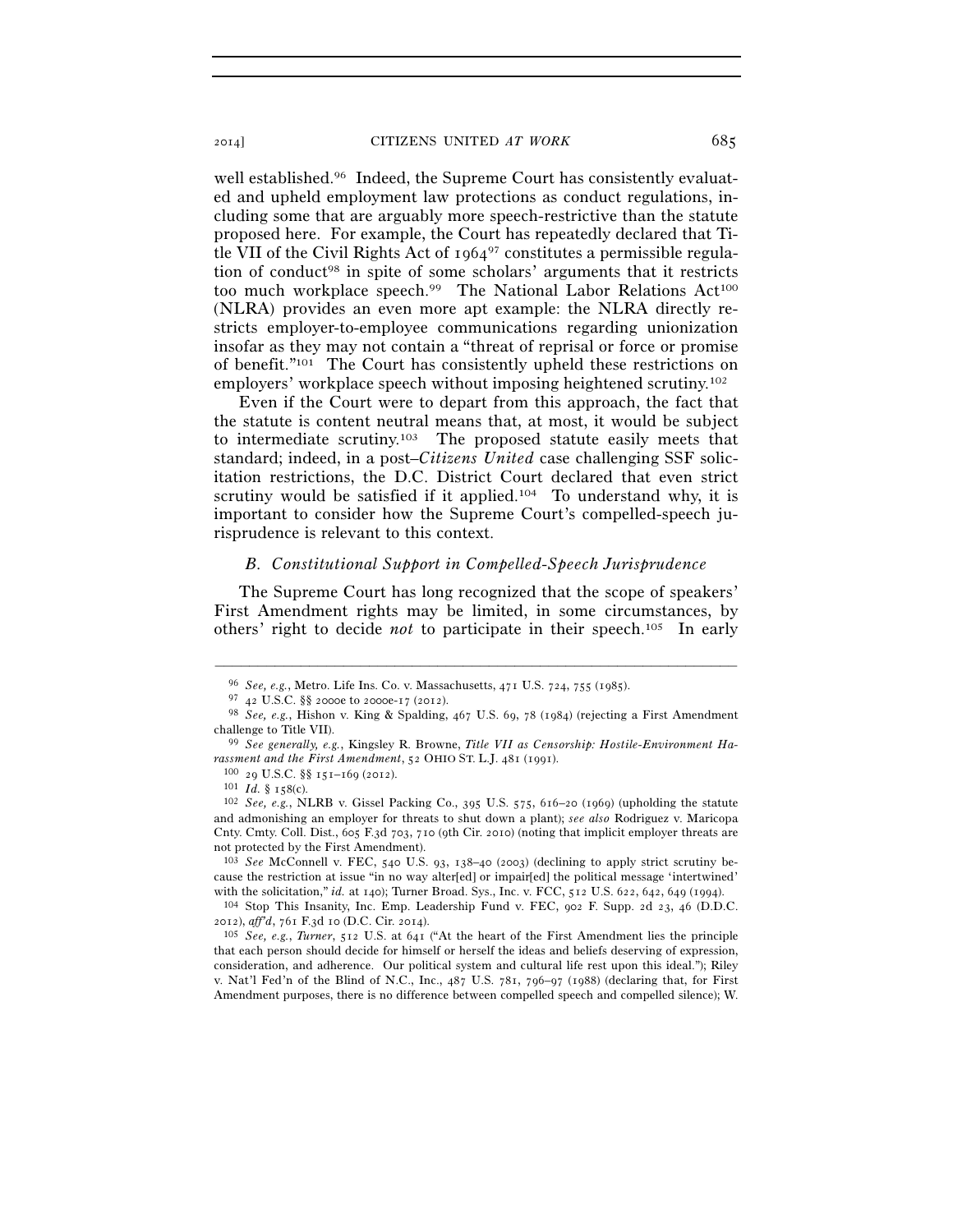## 686 *HARVARD LAW REVIEW* [Vol. 128:669

compelled-speech cases involving the NLRA, the Court declared that employers have a constitutional right to attempt to *persuade* employees, but that "the limit of the right has been passed" when an element of coercion is present.106 Indeed, the scope of a speaker's First Amendment rights falls far short of the ability to coerce others to participate. Speakers also are not constitutionally protected in communicating an objectionable message to a captive audience,<sup>107</sup> nor in communicating any message to an unwilling recipient.<sup>108</sup>

Within the employment context, the Court has developed an extensive compelled-speech doctrine regarding the collection and use of union member dues. Where the law conditions employment on payment of dues, the use of such dues for political purposes raises constitutional questions "of the utmost gravity."109 Even where dues are required pursuant to a private contractual relationship between union and employer, the Court has held that the same analysis applies.<sup>110</sup> Thus, the Court has interpreted labor statutes to require payment of dues to support only the union's collective bargaining activities,  $111$  and has required unions to return to dissenting members any portion of their dues used for political activities.112 The Court recently went a step further in *Knox v. SEIU, Local 1000*, 113 holding that at least in some circumstances, these opt-out arrangements are insufficient to protect employees' rights, and an affirmative opt-in is required.114

Furthermore, case law suggests that compelled participation in political speech — for example, compelling workers to attend a campaign rally — raises *greater* constitutional concerns than does compulsion to provide funds. Specifically, the Court has distinguished between com-

<sup>–––––––––––––––––––––––––––––––––––––––––––––––––––––––––––––</sup> Va. State Bd. of Educ. v. Barnette, 319 U.S. 624, 641 (1943) (stating that the First Amendment was designed to prohibit coercion of speech as well as restriction of speech).

<sup>106</sup> Thomas v. Collins, 323 U.S. 516, 537–38 (1945); *see also* NLRB v. Va. Elec. & Power Co., 314 U.S. 469, 477 (1941) (rejecting an employer's First Amendment argument and holding that employees are entitled to the NLRA's protection if "the total activities of an employer restrain or coerce his employees in their free choice").

<sup>&</sup>lt;sup>107</sup> See Frisby v. Schultz, 487 U.S. 474, 487 (1988).<br>
<sup>108</sup> See Rowan v. U.S. Post Office Dep't, 397 U.S. 728, 738 (1970).<br>
<sup>109</sup> Int'l Ass'n of Machinists v. Street, 367 U.S. 740, 749 (1961).<br>
<sup>109</sup> See Commc'ns Worker *Workers of America v. Beck*, the Court explicitly declined to reach the question of state action, but effectively imported into the NLRA a prior statutory interpretation that had been justified on constitutional-avoidance grounds. *See id.* at 761–62. Thus, the decision has been described as driven by "constitutional values." George Feldman, *Unions, Solidarity, and Class: The Limits of Liberal Labor Law*, 15 BERKELEY J. EMP. & LAB. L. 187, 234 (1994) (internal quotation marks omitted).

<sup>111</sup> *See* NLRB v. Gen. Motors Corp., 373 U.S. 734, 742 (1963) (holding that union membership that may be required must be "whittled down to its financial core").<br><sup>112</sup> *See* Ellis v. Bhd. of Ry., Airline & S.S. Clerks, 466 U.S. 435, 443–44 (1984).<br><sup>113</sup> 132 S. Ct. 2277 (2012).<br><sup>114</sup> *Id.* at 2296.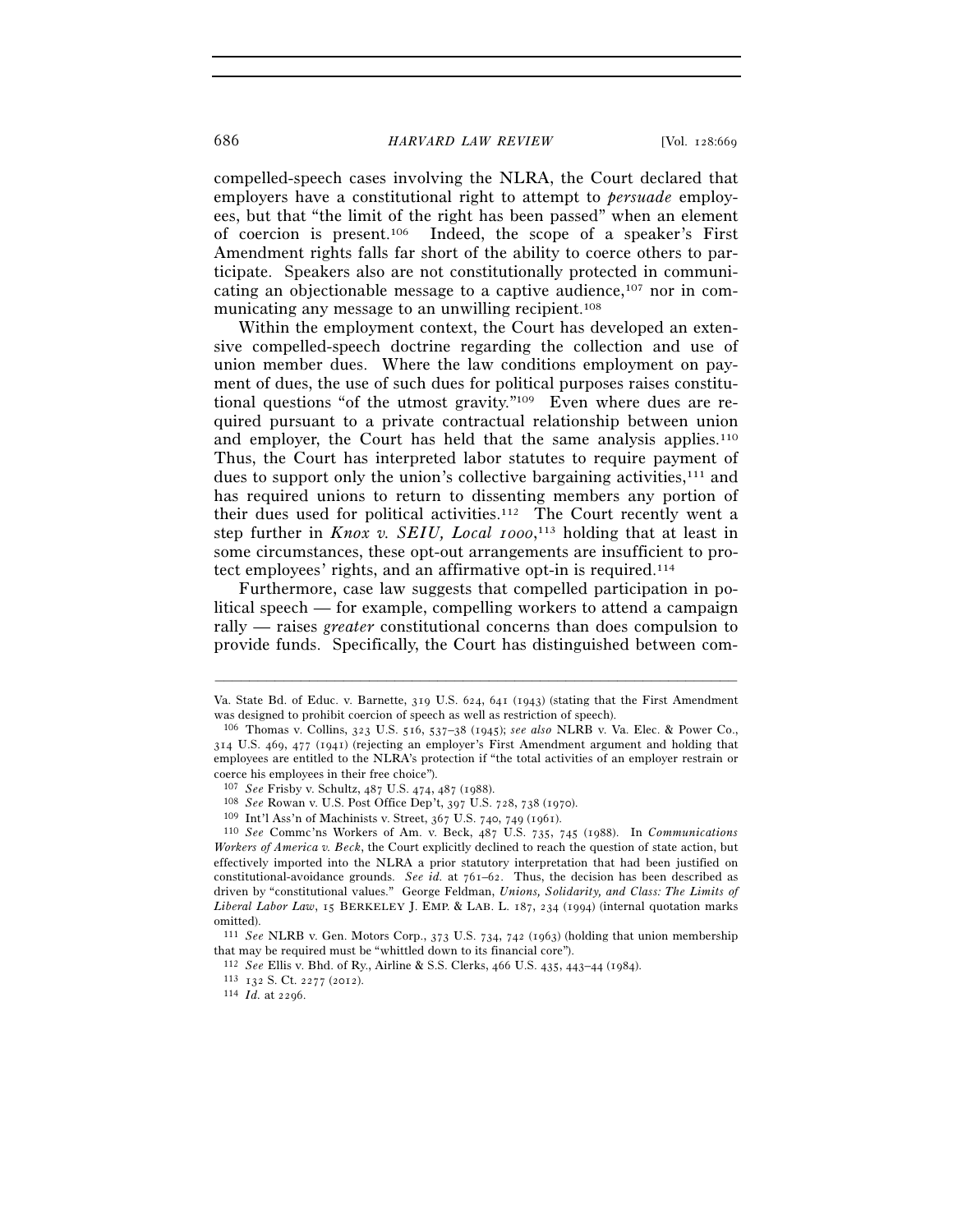pelled speech and compelled subsidization of speech,<sup>115</sup> in line with its longstanding view that financial contributions implicate First Amendment values but may be a step removed from speech itself.<sup>116</sup> Compelled participation in acts of speech therefore not only constitutes a greater First Amendment burden,<sup>117</sup> but also creates a greater risk of the employer's speech being mistaken for the speech of the person subject to compulsion.<sup>118</sup>

The constitutional values that have informed judicial construction of labor statutes in the Court's compelled-speech cases would likely also inform judicial review of a statute protecting employees against political coercion. While the employer/employee relationship differs from the union/member relationship in many respects, it does *not* differ here with respect to the crucial question of coercion: when an employee is required to contribute to political activity as a condition of employment, she is certainly no less coerced when the requirement is imposed by her employer and not her union representative.

This background makes apparent how unlikely it is that the Court, having upheld all manner of content-neutral regulations of conduct in the employment context, would find the proposed statute to be an impermissible regulation of employers' speech. Precedent establishes that First Amendment interests are implicated by coerced participation in political activities, and the Court has taken into account employees' economic dependence in assessing the scope of employers' expression rights.119 Moreover, the union-dues decisions emphasize that dissenters should not be required to change jobs in order to avoid being compelled to fund political speech to which they object.<sup>120</sup> As the Sixth Circuit has recognized, "a state has a compelling interest in insuring that corporate employees and union members are aware of their right to refrain from contributing to political causes they do not support."121 The Supreme Court's compelled-speech cases show that the state also

<sup>–––––––––––––––––––––––––––––––––––––––––––––––––––––––––––––</sup> 115 *See, e.g.*, Johanns v. Livestock Mktg. Ass'n, 544 U.S. 550, 557 (2005); *see also* Sachs, *supra* note 11, at 857–58. 116 *See* Buckley v. Valeo, 424 U.S. 1, 21–22 (1976) (per curiam) ("[T]he transformation of contri-

butions into political debate involves speech by someone other than the contributor." *Id.* at 21.). 117 *See, e.g.*, *Johanns*, 544 U.S. at 565 n.8. Professors Catherine Fisk and Erwin Chemerinsky

argue that corporations should be able to spend corporate (that is, shareholder) funds in exercising their associational speech rights, but that it would be impermissible compelled speech to require that employees campaign or display bumper stickers for a preferred candidate. *See* Catherine L. Fisk & Erwin Chemerinsky, *Political Speech and Association Rights After* Knox v. SEIU, Local <sup>1000</sup>, 98 CORNELL L. REV. <sup>1023</sup>, 1087 (2013). 118 As discussed above, *see supra* note 83, the Supreme Court has recognized the potential for

such confusion as independently relevant to the First Amendment analysis.

<sup>119</sup> *See, e.g.*, NLRB v. Gissel Packing Co., 395 U.S. 575, 617 (1969). 120 *See* Jeremy G. Mallory, *Still Other People's Money: Reconciling* Citizens United *with* Abood *and* Beck, 47 CAL. W. L. REV. 1, 32 (2010). 121 Toledo Area AFL-CIO Council v. Pizza, 154 F.3d 307, 315 (6th Cir. 1998).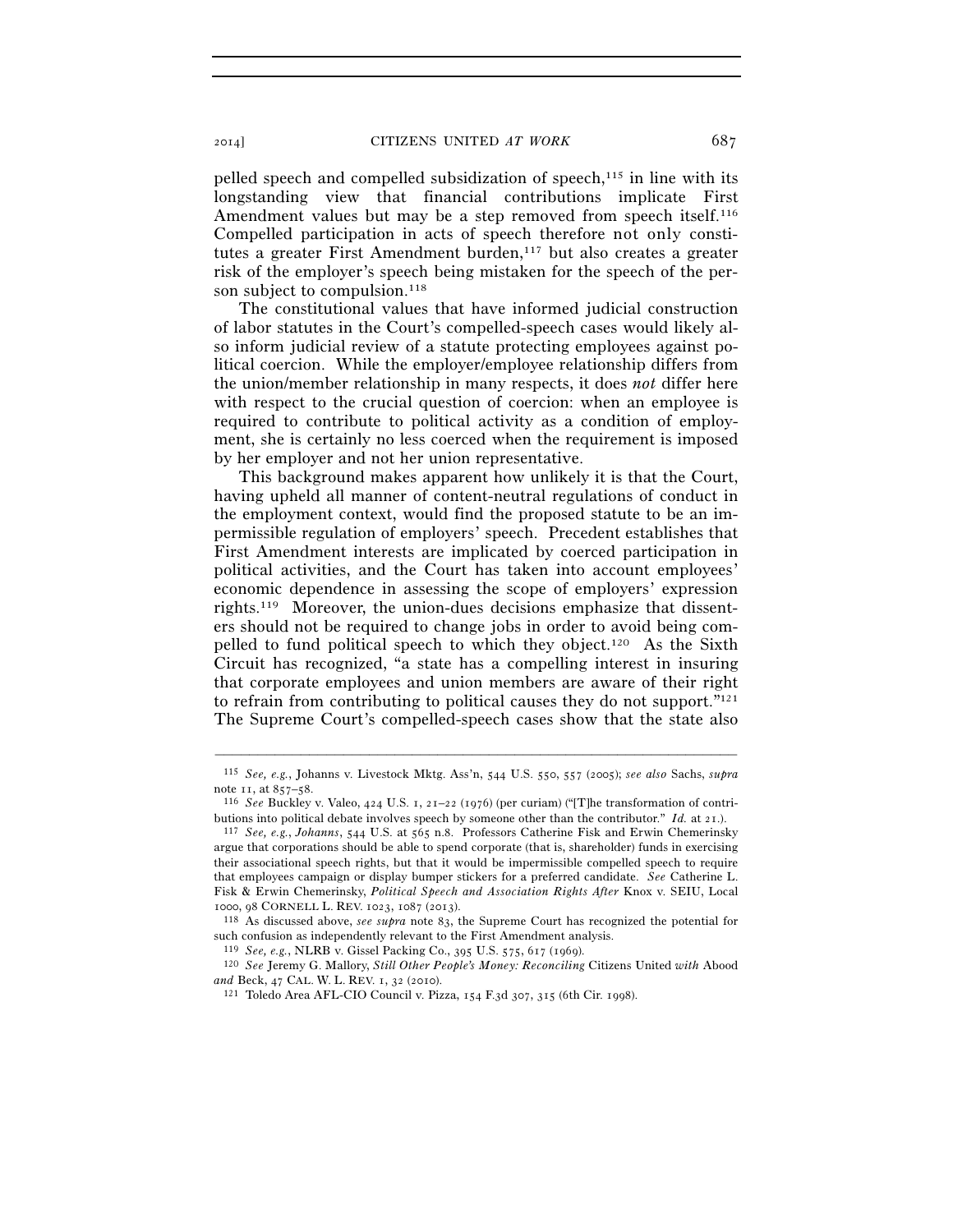has a compelling interest in ensuring that employees *have* such a right to refrain.

#### *C. Revisiting the Question After* Citizens United

The analysis thus far has endeavored to show that, under current Supreme Court doctrine, the proposed statutory employee protections do not violate the First Amendment. Because this precise issue has not yet been litigated, however, it is worthwhile also to consider in greater depth the *Citizens United* decision that set the issue in motion. Upon examination, neither the holding nor the reasoning in *Citizens United* suggests that the Court would be likely to strike down the statutory protections this Note proposes.

Most importantly, the Court's holding in *Citizens United* does not cast doubt on the constitutionality of employee protections, nor did any opinion in the case address that question. *Citizens United* involved independent political expenditures by a nonprofit advocacy corporation,122 a type of entity unlikely to have employees who refuse to commit to its political mission (and which would be exempted from the proposed statute, in any event). While the Court's decision opened the door to employee coercion, there is no indication that any of the Justices anticipated this impact. We are left, therefore, to speculate as to the impact its reasoning may have on the relevant doctrines.

The aspect of *Citizens United* most relevant to employee statutory protections is the Court's rejection of the argument that the ban on corporations' independent political expenditures was justified by the interest in protecting dissenting shareholders. The Court, which had previously upheld other campaign finance laws partly on this basis,<sup>123</sup> found the interest insufficient to justify such a ban.<sup>124</sup> In theory, a Court that has become less concerned about protecting dissenting shareholders might also be less concerned about protecting dissenting employees, even if *Knox* strongly suggests otherwise.

The reasoning underlying the Court's rejection of the shareholderprotection rationale in *Citizens United*, however, does not apply to compelled employee speech. The Court recognized three justifications for rejecting that rationale, none of which would apply to the statute proposed here. First, the Court found that "[t]his asserted interest . . . would allow the Government to ban the political speech even of media corporations."125 By contrast, the proposed statute does not ban anyone's speech, and employees of media corporations may quali-

<sup>122</sup> *See* Citizens United v. FEC, 130 S. Ct. 876, 886, 888 (2010). 123 *See, e.g.*, FEC v. Beaumont, 539 U.S. 146, 154 (2003); FEC v. Nat'l Right to Work Comm.,

<sup>124</sup> Citizens United, 130 S. Ct. at 911.<br>125 *Id.*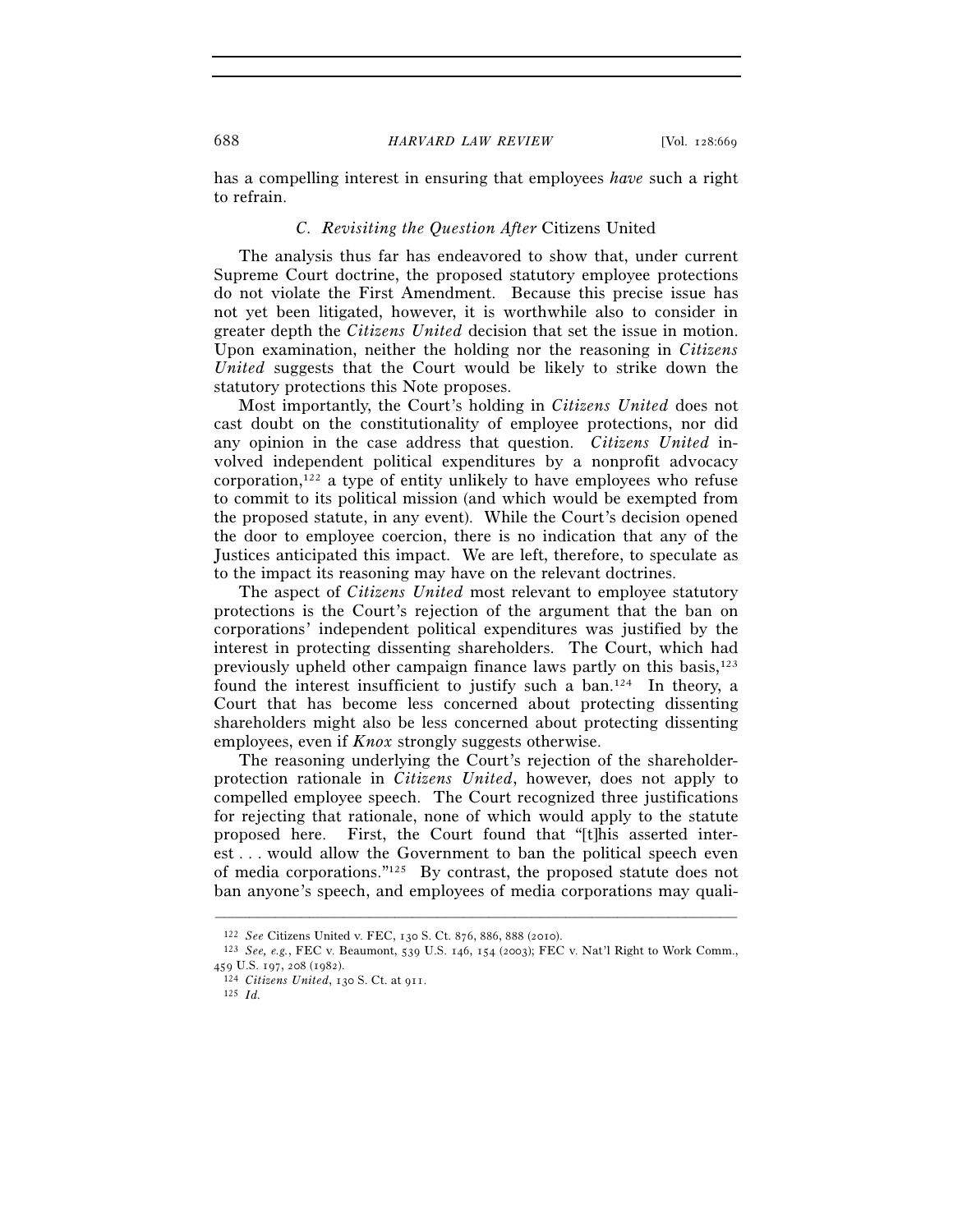fy for a BFOQ exemption on the same terms as those of other corporations.126 Second, the Court suggested that statutory protection was unnecessary because shareholders could correct any abuses "through the procedures of corporate democracy."127 But American employees have access to none of those potentially abuse-curbing procedures.<sup>128</sup> Third, the Court found that the statute was both underinclusive (because it banned corporate speech only in certain media and at certain times) and overinclusive (because it covered "all corporations, including nonprofit corporations and for-profit corporations with only single shareholders").<sup>129</sup> Again, the proposed statute suffers from neither of these purported defects. It would likely qualify, therefore, as one of the "other regulatory mechanisms" that the Court suggested might permissibly remedy the concern about dissenters.130

More broadly, *Citizens United* relied on a conception of the nature and value of corporate speech rights that would not likely support coercion of employee speech. The *Citizens United* majority viewed corporations as essentially "associations of citizens"131 who, like "[a]ll speakers, . . . use money amassed from the economic marketplace to fund their speech."<sup>132</sup> Therefore, restricting their speech on the basis of their corporate identity constituted suspect discrimination against a disfavored category of speakers.<sup>133</sup> This notion of corporations as indistinguishable from other speakers sits at best uneasily with the prospect of management having full authority to deploy employees' time toward whatever activities it sees fit.134 Indeed, if corporations may use not only resources gained in the economic marketplace (as all speakers may do) but also the full force of their employment power, they would arguably be *privileged* as speakers.135 Ultimately, then,

<sup>–––––––––––––––––––––––––––––––––––––––––––––––––––––––––––––</sup> 126 For example, presumably an employee assigned to write a newspaper editorial board's endorsement in an upcoming election would be covered by the BFOQ exemption. 127 *Citizens United*, 130 S. Ct. at 911 (quoting First Nat'l Bank of Bos. v. Bellotti, 435 U.S. 765,

<sup>794</sup> (1978)) (internal quotation marks omitted). These "procedures" included intracorporate remedies such as "elect[ing] the board of directors or insist[ing] upon protective provisions in the corporation's charter," as well as "the judicial remedy of a derivative suit." *Bellotti*, 435 U.S. at 794–95.

<sup>128</sup> Indeed, Justice Kennedy's dissent in *Austin v. Michigan State Chamber of Commerce*, 494 U.S. 652 (1990), *overruled by Citizens United*, 130 S. Ct. 876, emphasized that shareholders were differently situated from union employees at risk of losing their jobs, noting that dissenting shareholders "can seek change from within, withhold financial support, cease to associate with the group, or form a rival group of their own." *Id.* at 710 (Kennedy, J., dissenting).<br><sup>129</sup> *Citizens United*, 130 S. Ct. at 911.<br><sup>130</sup> *Id.*<br><sup>131</sup> *Id.* at 908.

<sup>&</sup>lt;sup>132</sup> *Id.* at 905.<br>
<sup>133</sup> *See id.* at 898–99, 908.<br>
<sup>134</sup> *See* Schmitt, *supra* note 69.<br>
<sup>134</sup> Such an absolutist view of associational rights would truly "promote corporate power at the cost of the individual and collective self-expression the [First] Amendment was meant to serve." *Citizens United*, 130 S. Ct. at 977 (Stevens, J., concurring in part and dissenting in part).